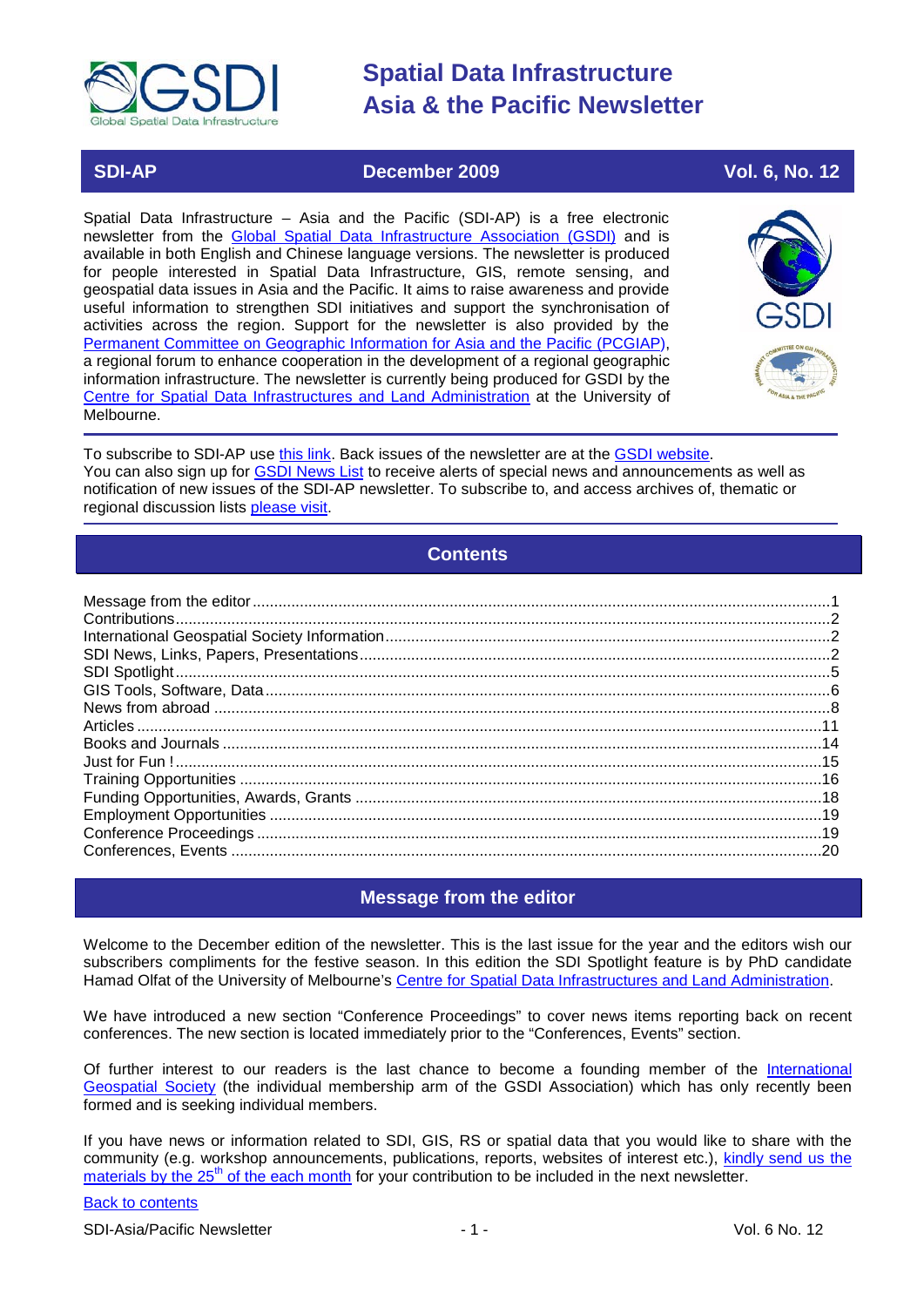

<span id="page-1-0"></span>Malcolm Park and Serryn Eagleson [\(Editors\)](mailto:Editor.SDIAP@gmail.com), at the [Centre for Spatial Data Infrastructures and Land](http://www.csdila.unimelb.edu.au/)  [Administration,](http://www.csdila.unimelb.edu.au/) The University of Melbourne.

## **Contributions**

Thank you to the following people and organisations for their contributions to this issue: Paul Box, Kate Lance, and Baek Wonkug for news feeds, Jeremy Shen & Jeremy Huang for the Chinese translation, and Shivani Lal, *GIS Development*, *Asia Surveying Mapping Magazine* for directly feeding into the newsletter. Also to Hamad Olfat for contributing this month's SDI Spotlight feature.

#### <span id="page-1-1"></span>[Back to contents](#page-0-0)

#### **International Geospatial Society Information**

The [International Geospatial Society](http://www.igeoss.org/) is the individual membership arm of the GSDI Association and seeks individuals for membership that have geospatial, SDI, GIS or related professional or specialist interests. The Society intends to engage and enhance communications globally among individuals that are actively involved in promoting, developing, or advancing spatial data infrastructure and related concepts.

The Society is in the formative stage but there are significant benefits to be gained by joining early. **Note the discounted fee for students (US\$ 25).**

#### <span id="page-1-2"></span>[Back to contents](#page-0-0)

### **SDI News, Links, Papers, Presentations**

#### **[India National Spatial Data Infrastructure Portal](http://www.educationgis.com/2009/11/india-national-spatial-data.html)**

Launched on 27 November 2009, The India National Spatial Data Infrastructure (NSDI) Portal provides access to information on spatial data that has been developed by several government agencies in India. Users can take the traditional approach to searching for spatial data based on map sheet (or topo sheet, similar to the quad sheets in the USA), or they can search for spatial data using more generic search criteria such as spatial extent keywords. The portal also provides quick access to information on spatial data via Web pages with metadata provided by participating agencies.

Visit [India's NSDI website.](http://nsdiindia.gov.in/nsdi/nsdiportal/index.jsp)

Source: GIS [in Education](http://www.educationgis.com/)

#### **Hydrology Interoperability Experiment (HDWG\_IE1)**

The Open Geospatial Consortium (OGC) will launch a [Hydrology Interoperability Experiment \(HDWG\\_IE1\)](http://external.opengis.org/twiki_public/bin/view/HydrologyDWG/GroundwaterInteroperabilityExperiment) on December 8, 2009. The initiators of the experiment seek participation by other organizations interested in developing standard ways of discovering, sharing and interpreting groundwater data using OGC Web Services (OWS) interface and encoding standards.

This interoperability experiment will advance the development of WaterML 2.0 and test its use with various OWS standards, including the OGC Sensor Observation Service (SOS), Web Map Service (WMS), Web Feature Service (WFS), and Catalog Service Web (CSW) Interface Standards. The experiment will also investigate the interaction of WaterML 2.0 with GroundwaterML (GWML) in scenarios involving the sharing of groundwater data between the USA and Canada.

Source: Baek Wonkug

#### **Kerala takes lead in setting up a State Spatial Data Infrastructure**

Kerala Government has taken the lead to create, maintain and deliver geospatial data and metadata for their external clients, in real time. It has announced setting up of a Spatial Data Infrastructure called Kerala State Spatial Data Infrastructure (KSSDI) and the State Government has already approved Rs. 937 lakhs for the project. The objective of the SSDI is to provide a basis for spatial data discovery, evaluation and application for

#### [Back to contents](#page-0-0)

SDI-Asia/Pacific Newsletter  $\sim$  2 - 2 - Vol. 6 No. 12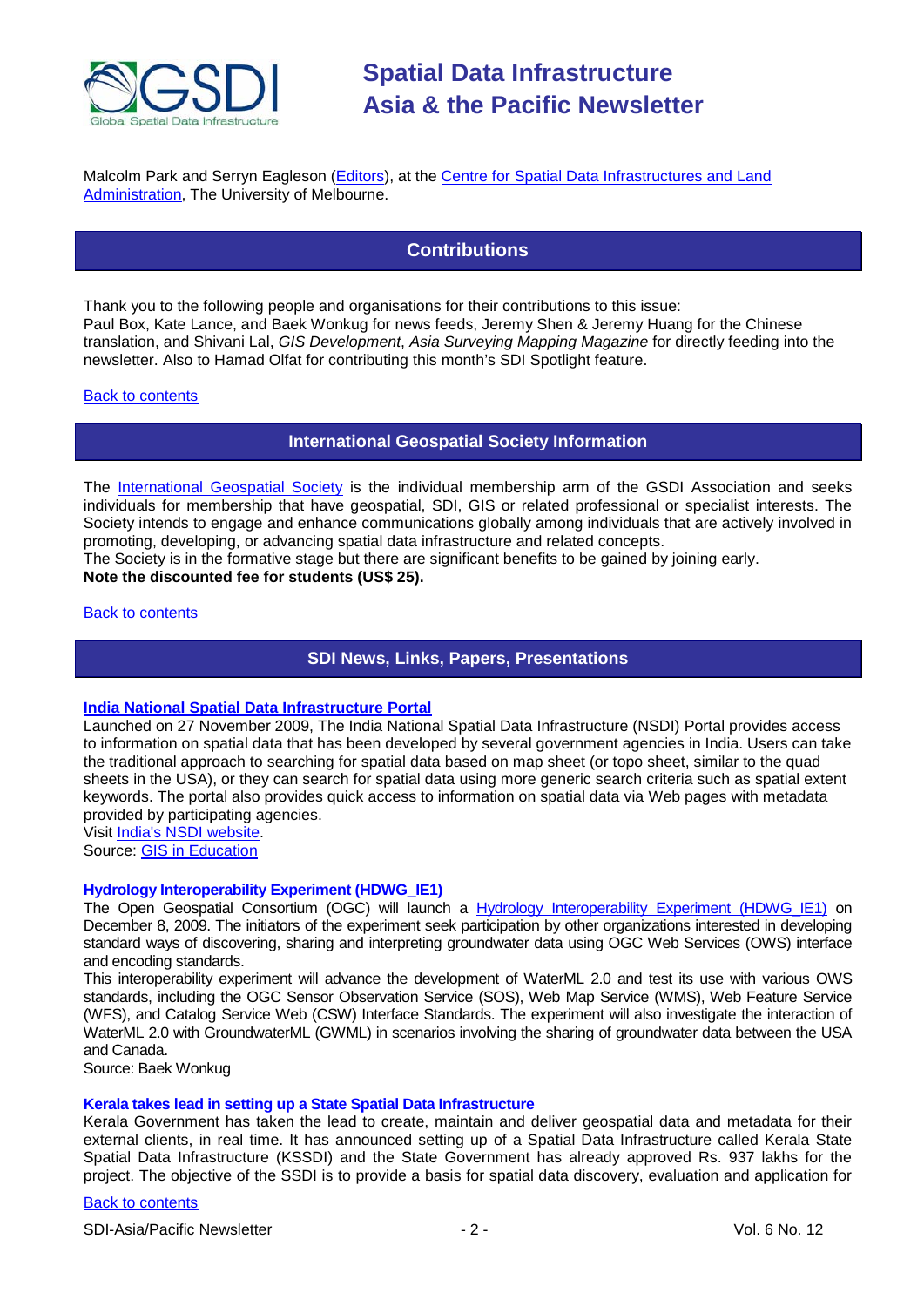

users and providers within all levels of government, the commercial sector, the non-profit sector, academia and by citizens in general. Additional information is available from the following links: [Tender document,](http://www.itmission.kerala.gov.in/index.php?option=com_content&view=article&id=361:request-for-proposals-rfp-for-selection-of-tsp-for-setting-up-of-a-geoportal-and-clearinghouse-for-the-kerala-state-spatial-data-infrastructure-ksdi&catid=49:tender-notices) [Government Order](http://www.itmission.kerala.gov.in/index.php?option=com_docman&task=doc_download&gid=243&Itemid=140)

Source: [India PR Wire](http://www.indiaprwire.com/pressrelease/information-technology/2009110536981.htm) and additional [links](http://www.ciol.com/News/News-Reports/Kerala-moves-ahead-in-setting-up-KSSDI/41109127317/0/) from Kate Lance and [GIS News](http://www.gisdevelopment.net/news/viewn.asp?id=GIS:N_mciupnzjov&Ezine=nov0909§ion=News)

#### **Maslow's Theory and Spatial Data Infrastructure**

This article asks the reader to think carefully about the proposal put forward in **[paper](http://www.mdpi.com/2071-1050/1/4/946/pdf)** 'Enabling Sustainability: Hierarchical Need-Based Framework for Promoting Sustainable Data Infrastructure in Developing Countries' by David O. Yawson, Frederick A. Armah and Alex N.M. Pappoe which proposes that that spatial data infrastructure (SDI) can be brought about through the realisation of higher needs - Masow's theory." Source: [Vector](http://www.vector1media.com/vectorone/?p=4064) One

#### **ESRI Question and Answer**

#### **Q: Is the vision of a spatial data infrastructure (SDI) practical?**

Yes, we believe so. The common interpretation of this vision involves the creation of a common and shared library of geospatial services. These services are created from multiple layers of geographic data that are managed and maintained by different mission agencies. The concept is that these layers are served as geospatial services for use by various applications across organizations and for citizen access. Refer to the source for the full answer to the question. Source: [ESRI](http://events.esri.com/uc/QandA/index.cfm?fuseaction=answer&conferenceId=069FD41D-1422-2418-884CB3BF346EE29E&questionId=2703)

#### **The U.S. Federal Geographic Data Committee (FGDC) has published its 2009 Annual Report**

The Annual Report includes highlights of 2009 and goals for 2010. Among several appendices is the status of the National Spatial Data Infrastructure (NSDI) Framework Data Themes. The document is available as both a web page and a PDF document.

For more information, see the [FGDC website.](http://www.fgdc.gov/fgdc-news/2009-fgdc-annual-report) Source: Wonkug Baek

#### [New plane allows mapping of uncharted waters](http://vector1media.com/news/headlines/9974-new-plane-allows-mapping-of-uncharted-waters)

A new aircraft is expected to improve the Navy's ability to map unchartered waters of the Great Barrier Reef and Torres Strait in far north Queensland.

The Dash-eight aircraft based in Cairns will carry new laser depth-sounding equipment. Lieutenant Commander Richard Cullen says the aircraft will also be able to operate under cloud cover which had prevented a retired Fokker Friendship from operating. Source: [ABC News](http://www.abc.net.au/news/stories/2009/11/11/2739232.htm) & V1 Media

#### **[India: NRSC to monitor irrigation projects](http://www.gisdevelopment.net/news/viewn.asp?id=GIS:N_uveaqgbcht&Ezine=nov1609§ion=News)**

With some states not fully utilising the Centrally-funded scheme to create irrigation facilities, Government has decided to assign the National Remote Sensing Center to monitor 50 projects using satellite imagery. Source: GIS News & [Press Trust of India](http://www.ptinews.com/news/354355_-Eye-in-the-sky--to-monitor-irrigation-projects)

#### **[Government eyes private geo-data](http://www.stuff.co.nz/business/industries/3051500/Government-eyes-private-geo-data)**

Land information minister Maurice Williamson is backing what he calls a "high impact" intervention to deliver improved spatial data for New Zealand users.

Williamson and Land Information NZ (LINZ) chief executive Colin MacDonald promoted openness in geographical data at a recent Wellington conference for the users of ESRI geographical information systems software.

Source: Business Day (NZ) & [Asian Surveying & Mapping](http://asmmag.com/news/nz-land-information)

#### **[The Carbon Benefits Project](http://www.inloughborough.com/news/097329/The%20Carbon%20Benefits%20Project)**

It is now widely accepted that human-induced rises in levels of green house gases pose a considerable threat to the planet through global warming. The Carbon Benefits Project will develop ways to model and monitor green house gas emissions and the absorption of CO2 from the atmosphere which result from land use change, thus helping efforts to reduce the impacts of global warming.

The Carbon Benefits Project will provide a standard way for GEF and other sustainable land management projects to measure, monitor and project Carbon benefits. It will provide a credible, comprehensive system for using remote sensing images and global data sets, taking samples and measurements on the ground, compiling and managing and analysing data.

#### [Back to contents](#page-0-0)

SDI-Asia/Pacific Newsletter  $\overline{\hspace{1cm}}$  - 3 -  $\overline{\hspace{1cm}}$  -  $\overline{\hspace{1cm}}$  -  $\overline{\hspace{1cm}}$  Vol. 6 No. 12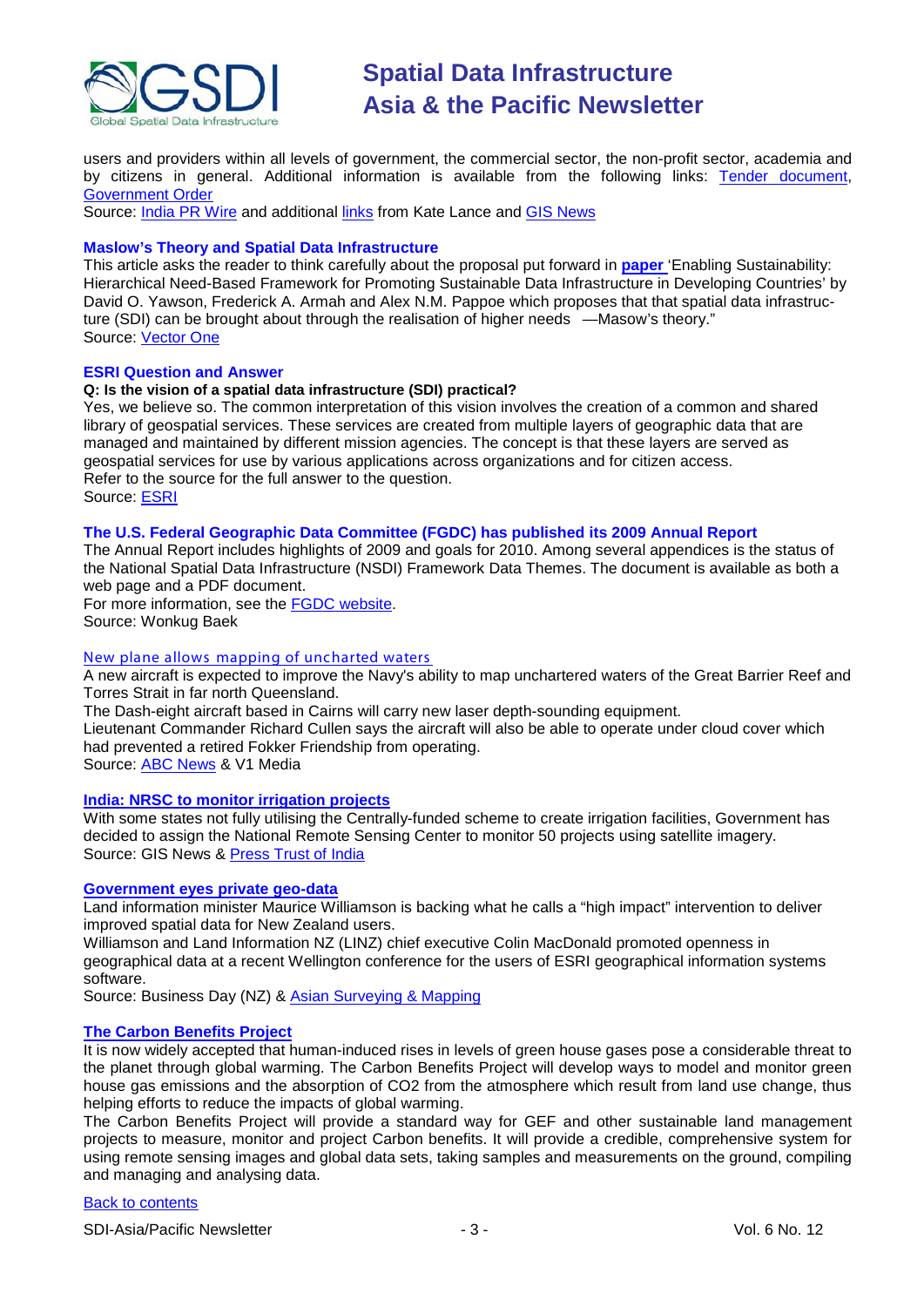

Source: inLoughborough.com & [V1 Magazine](http://vector1media.com/news/top-stories/53-corporate-news/10123-the-carbon-benefits-project)

#### **[Open market for environmental data & services](http://cordis.europa.eu/ictresults/index.cfm?section=news&tpl=article&id=91046)**

A new way to access and reuse environmental data from diverse sources has been devised by European researchers. They foresee a future where environmental data and services are offered on the open market. An EU-funded project called Sensors Anywhere (SANY) has created the technical means to allow the free exchange and use of environmental monitoring data regardless of its source.

SANY uses a 'service-oriented' architecture, where applications can be built out of modular services accessed over the internet. One service might obtain some data, another might plot a map, graph or chart, and another might process the data in some way.

It doesn't matter where the data comes from, how it was obtained or what form it is in. The SANY system transforms all data to a standard format set out by the Open Geospatial Consortium (OGS) and can handle all kinds of sensor data, both raw and processed.

To demonstrate the potential of the SANY approach, the project has been running pilots in the monitoring of air, water and land.

[see also the critical comment by [Manu Parulekar\]](http://www.gisdevelopment.net/news/viewn.asp?id=GIS:N_movjtybpld&Ezine=nov2309§ion=News) Source: [GIS News](http://www.gisdevelopment.net/news/viewn.asp?id=GIS:N_gnvaqestlw&Ezine=nov2309§ion=News) & ICT Results

#### **[Geospatial technologies to predict earthquakes](http://www.assamtribune.com/scripts/details.asp?id=nov1709/at08)**

While delivering a presentation on the geospatial technologies and its trends at a two-day workshop , Dr Shunji Murai, present general secretary of the Asian Association of Remote Sensing (AARS) and former president of the International Society for Photogrammetry and Remote Sensing (ISPRS) stated that the earthquakes can be predicted.

Dr Murai claimed that the Tokachi earthquake of 8 magnitude and Wencham earthquake of similar magnitude could be predicted applying the geospatial technology. The signals of the Wencham earthquake were available four weeks before it had occurred on May 12, 2008.

Source: [GIS News](http://www.gisdevelopment.net/news/viewn.asp?id=GIS:N_movjtybpld&Ezine=nov2309§ion=News) & The Assam Tribune

#### **[Maps depict effect of climate change](http://www.abc.net.au/news/stories/2009/11/16/2743872.htm)** (Australia)

The Victorian Government has released maps showing the possible effects of sea level rises on vulnerable coastal regions over the next 100 years. Source: [GIS News](http://www.gisdevelopment.net/news/viewn.asp?id=GIS:N_hamjpdqzev&Ezine=nov2309§ion=News) & ABC News

## **[US FGDC Virtual Forum](http://www.fgdc.gov/site-events/fgdc-virtual-forum-dec-09/view)**

The U.S. Federal Geographic Data Committee (FGDC) will host the first Forum in a series of planned virtual forums, on December 9, 2009 in order to bring together federal government geospatial executives to engage in discussion about the development of a national place-based policy that addresses economic competitiveness, environmental sustainability, community health access, and safety and security. The August 11, 2009 White House memorandum to department and agency heads -- entitled "Developing Effective Place-Based Policies for the FY 2011 Budget" -- emphasizes the need to leverage place-based policies for better policy planning in a variety of issue areas. This Forum is intended for federal government geospatial executives only; future Forums will be targeted to other stakeholder groups with interests in policy issues. Source: Wonkug Baek

#### **[PCGIAP's Secretariat to set up in Korea](http://www.korea.net/News/News/newsView.asp?serial_no=20091113009&part=101&SearchDay=2009.11.13)**

The National Geographic Information Institute in Korea said that the Secretariat of the Permanent Committee on GIS Infrastructure for Asia and Pacific (PCGIAP) will be set up in Korea. The PCGIAP was organized by the advice of the United Nations to increase cooperation and exchange of information on policies, institutions, technologies and standards related to measurement and geographic information between national mapping organizations of 56 Asia Pacific nations. The member states of the Committee jointly supported relief activities and surveyed crustal movement when the Tsunami hit Indonesia in 2004. With the setting-up of the Secretariat, the National Geographic Information Institute plans to reorganize the Committee to carry out its duty more effectively.

Source: [http://www.korea.net](http://www.korea.net/) (thanks to Wonkug Baek)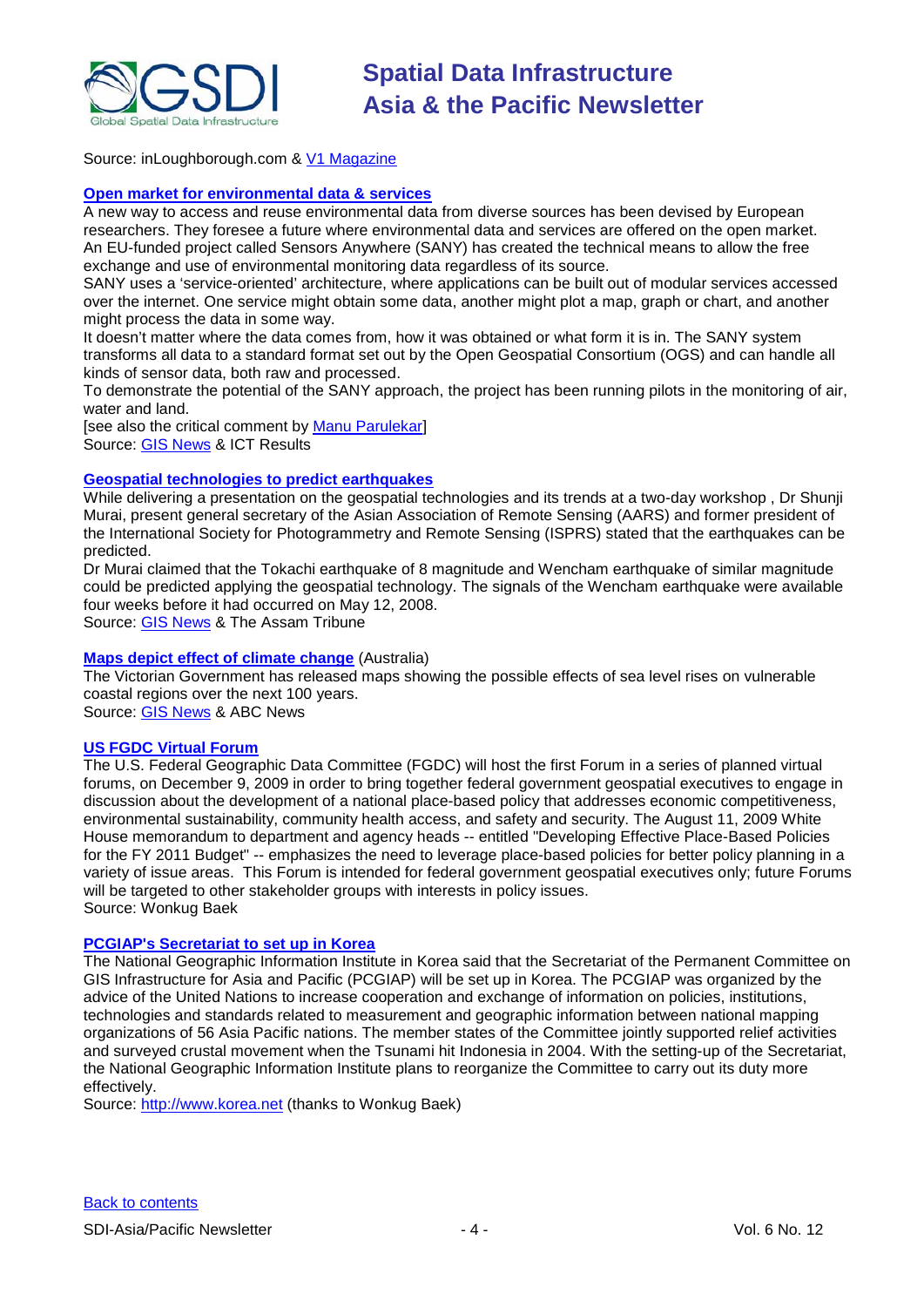

## **SDI Spotlight**

<span id="page-4-0"></span>This month's "Spotlight" feature is by PhD candidate Hamad Olfat of the University of Melbourne's [Centre for](http://www.csdila.unimelb.edu.au/)  [Spatial Data Infrastructures and Land Administration.](http://www.csdila.unimelb.edu.au/)



# **Spatial Metadata Automation**



Metadata is commonly defined as "data about data" and plays a critical role in any Spatial Data Infrastructure (SDI) initiative. Metadata not only provides users of spatial data with information about the purpose, quality, actuality and accuracy of spatial datasets, but also performs vital functions that make spatial data interoperable, that is, capable of being shared between systems. Metadata enables both professional and non-professional spatial users to find the most appropriate, applicable and accessible datasets for use.

Regardless of the benefits of metadata, issues and obstacles to the creation and update of geospatial surrogates exist. Spatial metadata which is created and updated manually or semiautomatically, is often considered as a monotonous, time consuming and labour-intensive process by organisations which results in additional overheads and costs. Also, metadata for spatial datasets is often missing or incomplete and is acquired in a variety of different ways. Moreover, metadata is usually created and stored separately to the actual dataset it relates to. This separation of storage creates two independent datasets that must be managed and updated - spatial data and metadata. This can result in inconsistencies and redundancies between the two datasets.

The Spatial Metadata Automation Research Project funded by the Australian Research Council (ARC) Linkage Project aims to develop and demonstrate an approach for extracting, recording, updating and delivering metadata in an automated and integrated fashion. The project is coordinated by the Centre for SDIs and Land Administration (CSDILA) and involves researchers from the CSDILA and industry partners including Department of Primary Industries (DPI) - Victoria, Department of Sustainability and Environment (DSE) - Victoria, Department of Lands - NSW, AUSSOFT Solutions Pty Ltd, CubeWerx Australia Pty Ltd and Logica CMG.

As part of this project a questionnaire has been distributed to organisations managing spatial data, with the aim of the questionnaire being to identify the current processes, issues and problems when creating and updating metadata. The result of this questionnaire will be to provide an in-depth understanding of the research problems in this field. Additionally, a spatial metadata automation framework has been developed consisting of three main streams as illustrated in the figure on the right:



#### *Automatic update*: is a process by which properties of a spatial

dataset are read from the dataset and written into its spatial metadata. In this stream, a new synchronisation approach based on the relation between *Geography Mark-up Language (GML) and ISO 19115 Geographic Information- Metadata* is being investigated. In this approach, GML will be used as a medium to update and transfer metadata content of a spatial data.

*Automatic enrichment:* this involves improving the content of spatial metadata through monitoring tags that are used by users for finding datasets. This stream aims to investigate a tagging concept that enables implicit contribution of end users to the building of metadata content of spatial data sets. A model of this concept is being design to be implemented within the *Model Information Knowledge Environment (MIKE) system* at DPI, Victoria, Australia.

*Automatic creation:* When there is no existing metadata associated with spatial data, there is a need for exploring methods to create spatial metadata. This involves *Machine Learning and Data Mining* technologies, however; it has a close association to the Automatic update stream.

For more information about this research project such as publications, events, resources, etc. please visit the link below: [http://csdila.unimelb.edu.au/projects/metauto/.](http://csdila.unimelb.edu.au/projects/metauto/index.html)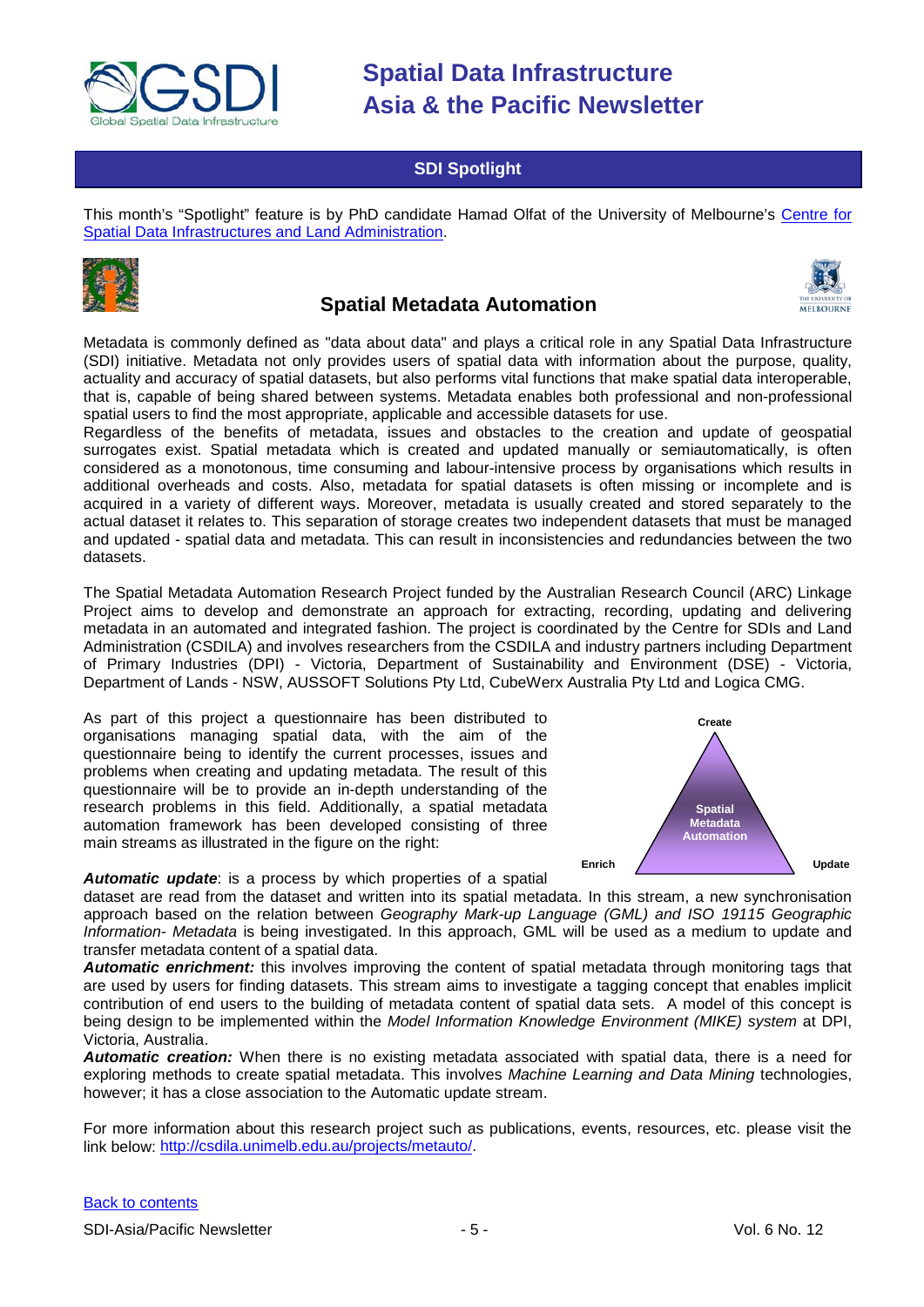

#### <span id="page-5-0"></span>**The editors are actively soliciting contributions to the monthly "SDI Spotlight" feature for the January and subsequent issues.**

## **GIS Tools, Software, Data**

#### **[Australian Arts on the Map](http://australiacouncil.placestories.com/)**

The Australia Council supports the work of Australian artists - across the country and around the world! Explore the currently funded companies on a Google Earth Map. Search the database by art forms and start to create your own flying tours. View the stories and updates published by the companies themselves, or link to their websites to find out more about what's going on! Source: Australia Council

#### **SE Asian Centre on GNSS**

The Galileo Space Advisory Council has asked the Asian Institute of Technology in Bangkok to prepare a sustainability strategy for the Southeast Asia Centre on GNSS to take the centre forward over the next five years.

Source: [Asian Surveying & Mapping](http://asmmag.com/news/se-asian-centre-on-gnss)

#### **[Contours to help in \(Indian City\) flood mitigation](http://www.gisdevelopment.net/news/viewn.asp?id=GIS:N_npxagswdir&Ezine=nov0209§ion=News)**

The Anna University is preparing the first-ever contour map of the city of Chennai, India which will determine the run-off pattern of water during the monsoon and help the authorities take mitigatory measures. The University's Institute of remote sensing is preparing a digital elevation model of the city with the help of Airborne Laser Terrain Mapper (ALTM), which is a high-accuracy laser rangefinder that scans the terrain from a flying helicopter. Source: GIS News

#### **[Protecting Cambodian Forests](http://asmmag.com/features/protecting-cambodian-forests-)**

Kevin Davies from the University of Sydney in Australia has led a World Action project to measure the extent of forest degradation in the foot hills surrounding Siam Reap in Cambodia Source: Asian Surveying & Mapping

#### **Aerial Maps for Everyone**

There is currently significant discussion, if less action, on a proposal to set up on open aerial map of the world, in a similar vein to the highly successful OpenStreetMap.

The idea for [OpenAerialMap](http://www.openaerialmap.org/Main_Page) seems to have started with Christopher Schmidt in 2007, but then to have foundered on a host of technical difficulties, not least, how to catalogue archive and serve the huge amount of data expected

Source: [Asian Surveying & Mapping](http://asmmag.com/news/aerial-maps-for-everyone)

#### **[Tracking Endemic Animals in Taiwan](http://asmmag.com/features/Supoergeo%20develops%20biodiverity%20GIS)**

The Endemic Species Research Institute in Taipei intends to develop a Biodiversity Geographic Information System. It will consist of an internet portal driven by a GIS. The developers say it will offer users a more convenient query interface, and better data management and survey tools. Source: Asian Surveying & Mapping

#### **[South Korea Gov't to Develop U-City as New Growth Engine](http://world.kbs.co.kr/english/news/news_Ec_detail.htm?No=67830)**

The Ministry of Land, Transport and Maritime Affairs says it will use 490 billion won to lay the foundation for a five-year plan to build a ubiquitous city. The ministry said Tuesday that it plans to develop key related technologies, including new short-distance communication technologies, as part of the establishment of a comprehensive U-city management center by 2013. Established using cutting-edge technology and information technology, the envisioned U-city would embody effective city management while providing citizens access to all forms of information at any time, in any place. Source: Wonkug Baek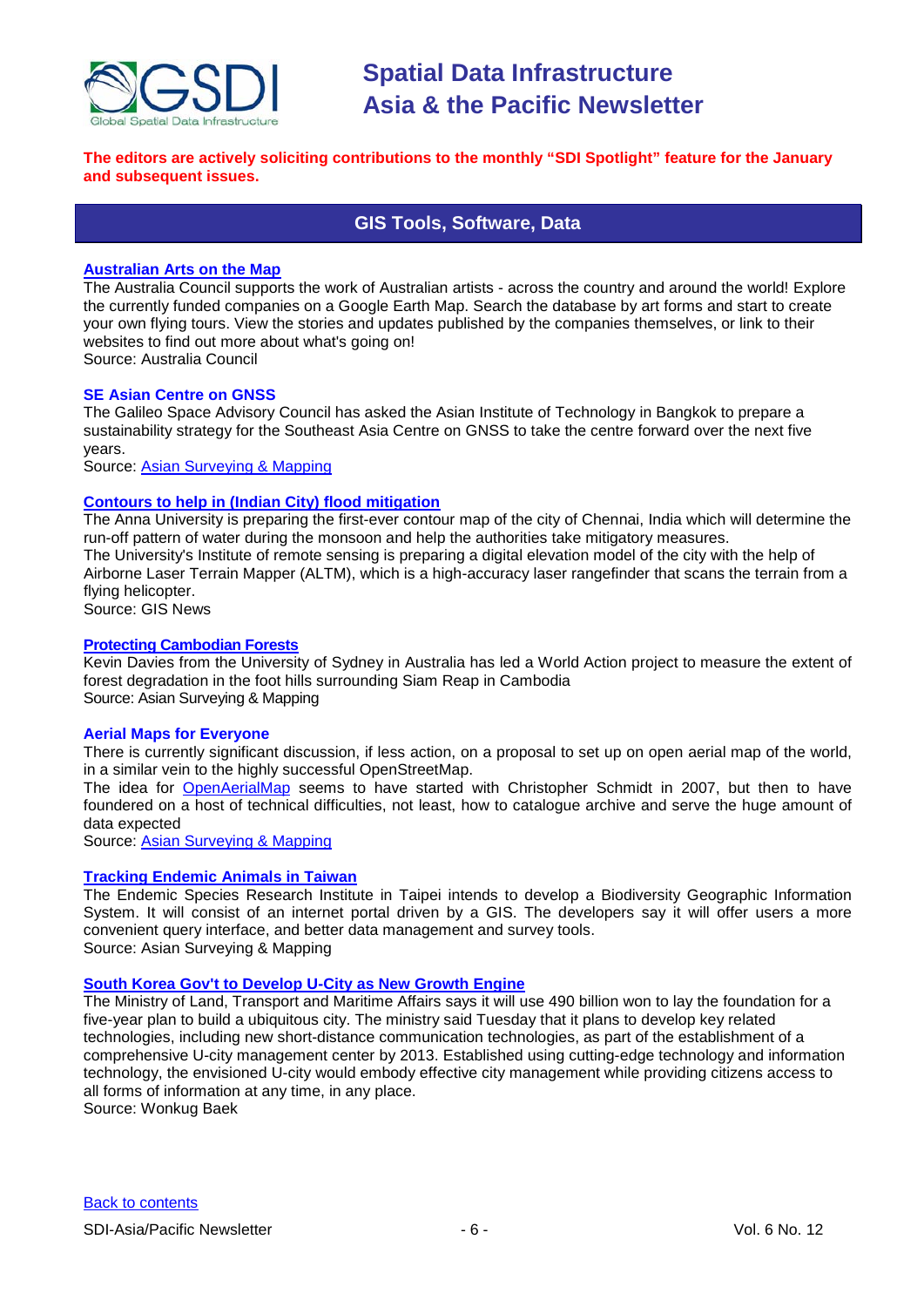

#### **[GEC \(India\) launches Gujarat's first GIS-based website](http://www.business-standard.com/india/news/gec-launches-gujarat%5Cs-first-gis-based-website/374578/)**

An apex body working under the Forest and Environment Department, Government of Gujarat (India), the [Gujarat Ecology Commission \(GEC\)](http://www.gec.gov.in/) launched its website. The commission's website is the first in the state of Gujarat to be developed based on GIS.

"It is for the first time in the state that a website has been developed based on GIS. The website will be offering database on environmental conditions in the state of Gujarat. While currently the information dates back to 2004, we are in the process of updating it continually", said SK Nanda, principal secretary, forest and environment.

The commission is engaged in various environmental conservation programmes along with strengthen of village level organisations. Nanda added that in order to create environmental data base commission had developed more than 300 GIS based maps on various parameters of environment along with more than 2000 tables. The main features of the website include, up to date information on mangrove plantations and mangrove cover in Gujarat, and information on integrated coastal zone management programme funded by World Bank and to be implemented by commission, among other things. Moreover, under its Environmental Information System (ENVIS) project, information on various environmental factors such as land, water, forests, agriculture, animal husbandry, health mines and mineral, coastal environment and energy has been uploaded. Source: Kate Lance

#### **[Geomatica 10.3 released](http://www.gisdevelopment.net/news/viewn.asp?id=GIS:N_dnxlmfuiog&Ezine=nov0909§ion=News)**

Geomatica 10.3, the latest version of its image-centric desktop software, which now includes imaging tools for GIS, is now available, announced PCI Geomatics.

Source: PCI Geomatics [press release](http://www.pcigeomatics.com/pressnews/2009_PCI_geomatica103.html) & GIS News

#### **[New Taiwan electronic map service](http://www.gisdevelopment.net/news/viewn.asp?id=GIS:N_lckgbpiens&Ezine=nov0909§ion=News)**

SuperGeo has released the new Taiwan electronic map service in SuperGIS Online Source: SuperGeoTek [press release](http://www.supergeotek.com/news.aspx?Type=Company&ID=558) & GIS News

#### **[Assam \(India\) police officers to get GIS training](http://www.gisdevelopment.net/news/viewn.asp?id=GIS:N_wxogczsaki&Ezine=nov0909§ion=News)**

A group of officers of Assam police are going to United States to receive training in operating GIS and GPS installation which is under way at the city police control room. Source: GIS News & [The Hindu.com](http://beta.thehindu.com/news/national/article41535.ece)

#### **[Ipernica to launch mapping portal like Google for Australian cities](http://www.gisdevelopment.net/news/viewn.asp?id=GIS:N_tfblcgayuz&Ezine=nov0909§ion=News)**

Perth based Ipernica is poised to launch a new media company based around high resolution digitised terrain maps that it says will compete with Google Maps and with Microsoft Bing.

The service will be delivered by Ipernica subsidiary NearMap using aerial mapping technology developed by NearMap.

Unlike Google, which uses satellite imagery, NearMap's imagery is generated from aircraft mounted cameras. It provides both a top down view and oblique views from all four cardinal compass points and a digital terrain map (heights of individual points).

A **key advantage** is claimed to be **the currency and frequency of updates** - NearMap has been flying Australia's five largest cities monthly and says this **regular updating** will enable users to see changes over time, such as the construction of new roads, and erosion of coastal zones. Source: GIS News & [Ipernica press release](http://www.ipernica.com/IRM/Company/ShowPage.aspx?CPID=1152&EID=13335037&PageName=Aussie%20mapping%20technology%20set%20to%20take%20on%20Google)

**[China expected to complete world's first land cover map of Antarctica](http://news.xinhuanet.com/english/2009-10/26/content_12332541.htm)**Chinese scientists from the country's 26th Antarctic expedition are expected to complete the world's first land cover map of the Antarctica at the end of this year.

It will be the most accurate map of the continent, presenting various land features, they told Xinhua correspondent aboard Xuelong (Snow Dragon) icebreaker in a recent interview.

The research team will conduct wide range of field spectral collection on the Antarctica to provide data for the map.

The map, with the application of high resolution remote sensing technology, will for the first time in the history show the distribution of key features on the continent, including sea ice, snow, blue ice, rocks, soil marshes, lakes and ice crevasse.

Remote sensing technology is one of the most effective ways of mapping. It has been widely used in China's polar expeditions during the past decade and has made great contributions to Antarctic studies in the fields of mapping, biology research and communication.

#### [Back to contents](#page-0-0)

SDI-Asia/Pacific Newsletter  $\overline{7}$  - 7 -  $\overline{7}$  -  $\overline{7}$  -  $\overline{9}$  Vol. 6 No. 12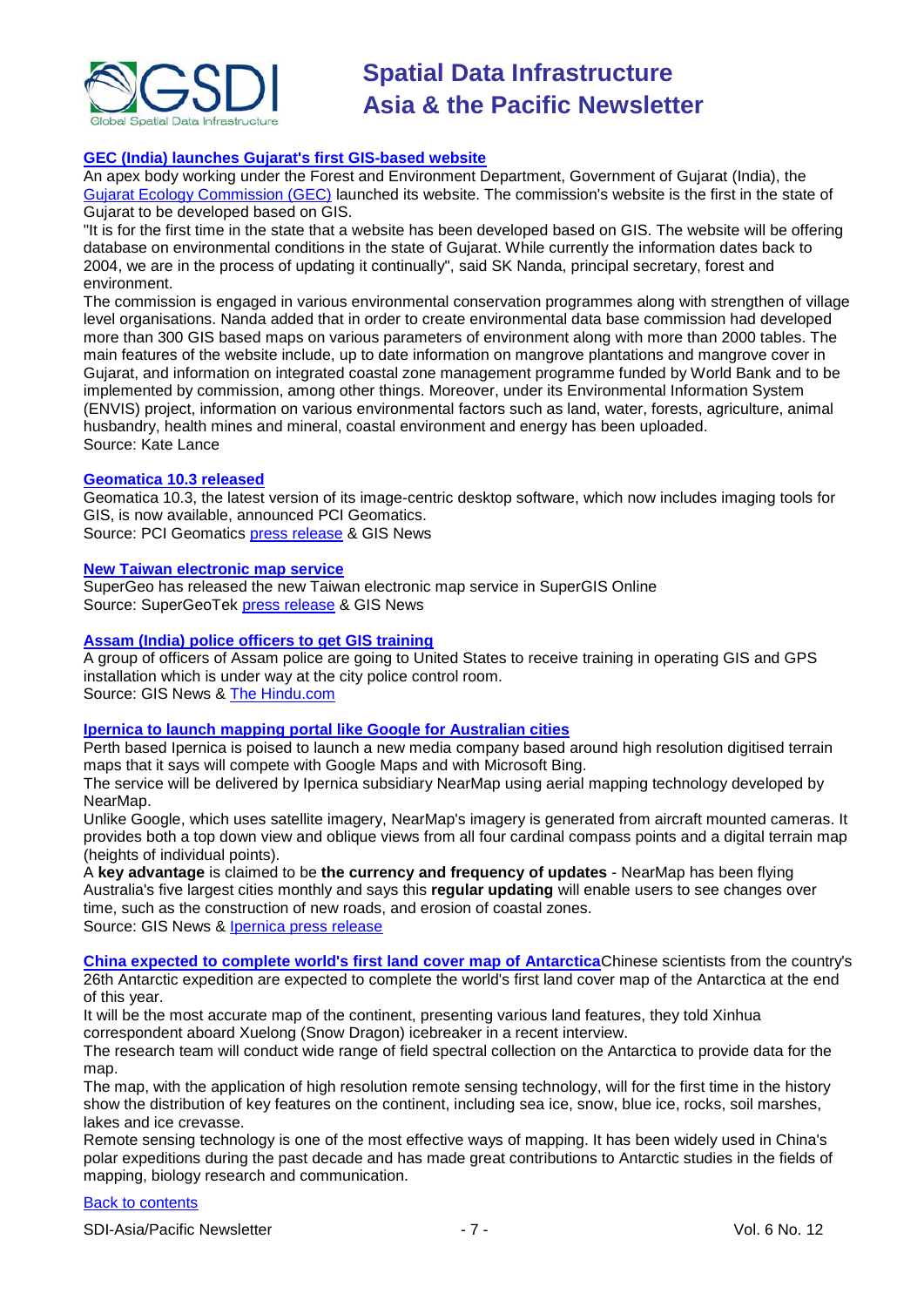

The map is also based on 1,073 remote sensing images acquired from the U.S. satellite Land sat mainly during the austral summer from 1999 to 2002, Cheng Xiao, deputy dean of the College of Global Change and Earth System Science, Beijing Normal University, told Xinhua via email.

"The precision of the map is 15 meters, about 20 times of former Antarctic maps made by other countries," Cheng said. "It will greatly advance our geographic knowledge of the Antarctica."

The map will provide not only more accurate ground parameters for scientists to forecast global change or global warming with climate system models, but also important data for detection on the change of Antarctica land cover in a long run, Cheng said.

Source: China View & [V1 Spatial Sustain](http://vector1media.com/spatialsustain/china-maps-antarctica-at-unprecendented-resolution.html) & [GIS News](http://www.gisdevelopment.net/news/viewn.asp?id=GIS:N_ylcwfpdrhk&Ezine=nov0209§ion=News)

**[MapBox](http://mapbox.com/)**: A suite of open source tools to create custom maps in Amazon's cloud. Source: V1 Media

#### **[The essential skills to succeed in a GIS career](http://michalisavraam.org/2009/11/the-essential-skills-to-succeed-in-a-gis-career/)**

What skills do you need to be a successful GIS Analyst? Michalis Avraam put together the results of a discussion at the University of Washington that posed the question, "What are the essential skills to succeed as a GIS Analyst?" Avraam breaks down the critical skills into categories: general GIS, database management, programming, project management and design, and other necessary skills. There is some overlap among the categories and the skills are listed in no particular order. Read more: The essential skills to success in a GIS Career source : GiS Lounge & Michalis Avraam blog (Thanks to Wonkug Baek)

#### **El Niño Picking Up Steam**

El Niño is experiencing a late-fall resurgence. Recent sea-level height data from the NASA/European Ocean Surface Topography Mission/Jason-2 oceanography satellite show that a large-scale, sustained weakening of trade winds in the western and central equatorial Pacific during October has triggered a strong, eastwardmoving wave of warm water, known as a Kelvin wave. In the central and eastern equatorial Pacific, this warm wave appears as the large area of higher-than-normal sea surface heights (warmer-than-normal sea surface temperatures) between 170 degrees east and 100 degrees west longitude. A series of similar, weaker events that began in June 2009 initially triggered and has sustained the present El Niño condition. For more information, click here.

Source: [NASA News](http://www.nasa.gov/topics/earth/features/elnino20091112.html) (Thanks to Wonkug Baek)

**[Wiki.GIS.com](http://wiki.gis.com/wiki/index.php/Main_Page)** Source: [V1 newsletter](http://www.vector1media.com/resources/newsletter/9917-v1-newsletter-vol-3-issue-44)

#### **[Mapping the Languages of Asia](http://www.ecai.org/austronesiaweb/ECAIaustronesia/AustronesiaMaps.htm)**

Source: [V1 newsletter](http://www.vector1media.com/resources/newsletter/9917-v1-newsletter-vol-3-issue-44)

#### <span id="page-7-0"></span>**[Back to contents](#page-0-0)**

#### **News from abroad**

*"This section has been included to highlight some of the developments happening outside the region which demonstrate SDI in action.*

#### **[Online maps to help voters in election process \(USA\)](http://www.gisdevelopment.net/news/viewn.asp?id=GIS:N_mlzptfixho)**

The State Board of Elections, Virginia is using new tools this year in an attempt to simplify the process of finding valuable election information. Two interactive maps have been added to the Virginia State Board of Elections Website in anticipation of the November General Election Source: GIS News

#### **[RapidEye's precision](http://www.gisdevelopment.net/news/viewn.asp?id=GIS:N_nhpjudolyz&Ezine=nov0209§ion=News) farming project**

RapidEye has successfully run a Precision Farming pilot project for Agro Risk Euro Scan GmbH (ARES). The product of the project is called "Crop Scan" and supports the German farming community in agricultural planning. ARES acts as RapidEye's service partner for Precision Farming solutions.

From March to September 2009, RapidEye imaged 8,000 hectare multiple times in Germany and provided ARES with up-to-date ground cover maps for different crop types such as wheat, rapeseed, barley, corn and sugar beets each month. The maps helped farmers requesting this product to better plan their agricultural fields

#### [Back to contents](#page-0-0)

SDI-Asia/Pacific Newsletter  $\overline{\hspace{1cm}}$  - 8 -  $\overline{\hspace{1cm}}$  - 8 -  $\overline{\hspace{1cm}}$  Vol. 6 No. 12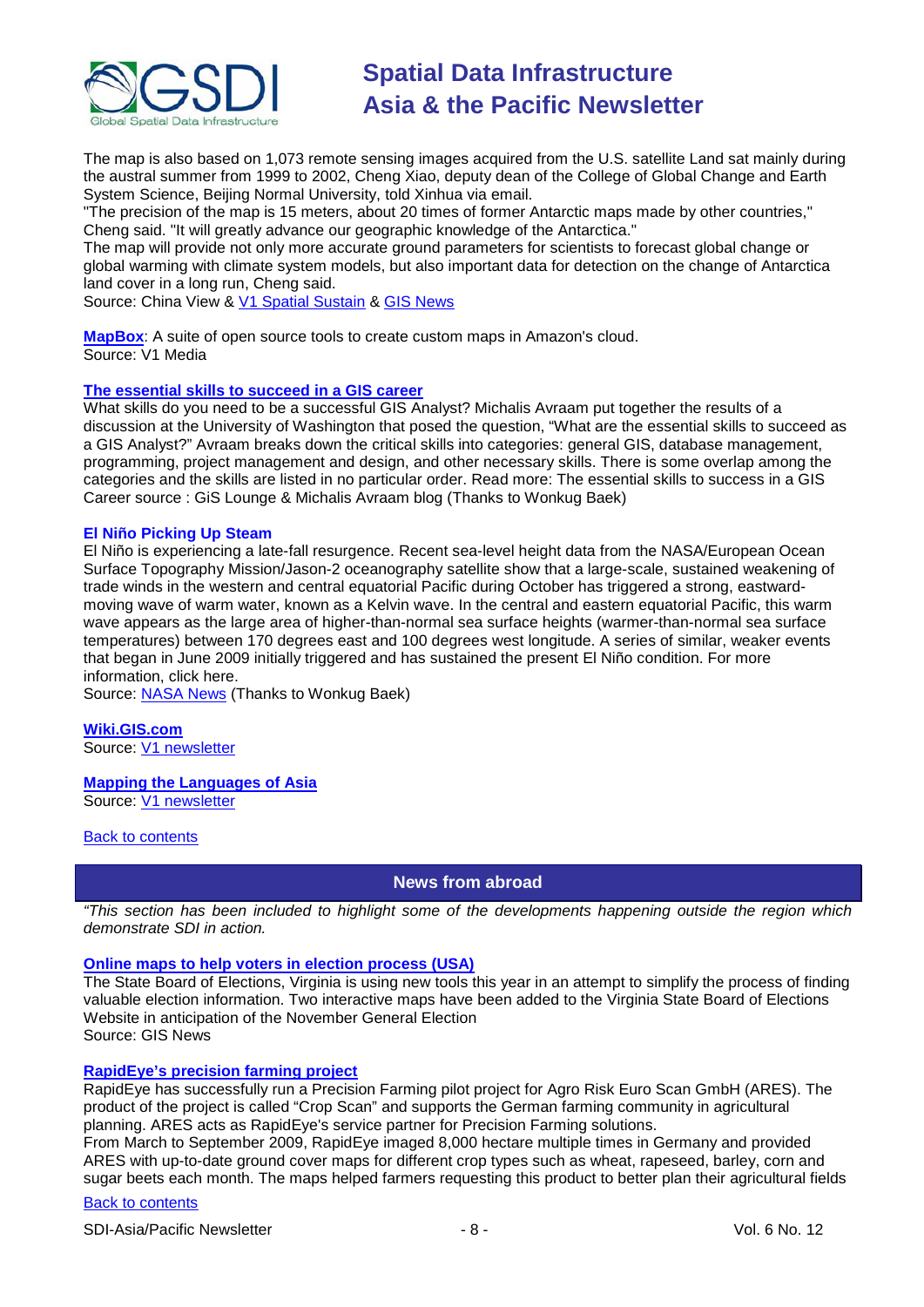

#### and crops for the upcoming months.

Customers can receive field-based information including crop identification, crop area determination, crop condition monitoring, and growth stage determination. Source: GIS News

#### **[RMSI announces completion of largest ever](http://www.rmsi.com/press/ireland_prai.asp) land folio data capture project in Ireland**

RMSI, a leading player in the Global Geospatial Services industry today announced the successful completion and delivery of a large scale "Text Data Capture from Image Folios Project" for the Property Registration Authority of Ireland (PRA) that involved the conversion of more than 807,000 individual folios held in scanned image format into a fully digitized format helping the client in having a permanent preservation of all its historical records for the future. The project was one of the most voluminous of its kind that included close to 2.5 million pages, out of which many of the documents were in handwritten format dating back to 1892. Source: RMSI news release

#### **[Nigerian analogue maps converted digital](http://www.gisdevelopment.net/news/viewn.asp?id=GIS:N_zjfhrpkody&Ezine=nov0209§ion=News)**

Office of the Surveyor-General of the Federation (SGoF) declared that the agency has successfully converted the country's map from analogue form to digital format. Source: GIS News

#### **[OS data to keep track on workers \(Ordnance Survey –](http://www.gisdevelopment.net/news/viewn.asp?id=GIS:N_jqcibglpre&Ezine=nov0909§ion=News) Great Britain)**

Data collected by mapping agency Ordnance Survey is to be used to keep track on vulnerable workers and young children. Locatorz, the firm behind the mobile-phone location service, will be the first commercial company to get its hands on such data.

Users will have to have a GPS-enabled handset for the service to work. It can only be activated with the consent of the mobile owner and can locate people to within 10 metres. Source: [BBC News](http://news.bbc.co.uk/2/hi/technology/8338946.stm) & GIS News

#### **[BirdLife International monitors Africa's biodiversity](http://www.gisdevelopment.net/news/viewn.asp?id=GIS:N_gtheocprab&Ezine=nov0909§ion=News)**

BirdLife International, through its Africa Partnership Secretariat, is utilizing ERDAS IMAGINE to study how remote sensing data can be used to monitor land cover change in African Important Bird Areas (IBA). Source: GIS News



#### **USGS 125th Topo Anniversary**

The U.S. Geological Survey is celebrating the 125th anniversary of its national program for topographic mapping (1884–2009). Topographic maps became a signature product of the USGS because the public found them—then and now—to be a versatile tool for viewing the Nation's vast landscape. During the 20th century, more than 55,000 large-scale topographic maps were published by the USGS, culminating in complete coverage of the contiguous 48 States in 1991. In the last quarter-century, the rise of the digital age, the rapid growth of Internet communications, and the technology of geographic information

systems (GIS) have transformed topographic mapping science, enabling the electronic construct of The National Mapof today. On December 3rd, the USGS will celebrate the 125th anniversary and look to the future of mapping the Nation. For more information, see the [website.](http://nationalmap.gov/125years/) Source: Wonkug Baek

#### **[Satellite imagery to study volcanic activity in the African Rift](http://www.gisdevelopment.net/news/viewn.asp?id=GIS:N_vyzeaiosdt&Ezine=nov1609§ion=News)**

A team from the University of Miami, University of El Paso and University of Rochester has employed Interferometric Synthetic Aperture Radar (InSAR) images compiled over a decade to study volcanic activity in the African Rift. The study, published in the November issue of Geology, studies the section of the rift in Kenya. Source: GIS News and [InScience.org](http://insciences.org/article.php?article_id=7457)

#### **[Online Maps: Everyman Offers New Directions](http://www.nytimes.com/2009/11/17/technology/internet/17maps.html?_r=1)**

They don't know it, but people who use [Google's](http://topics.nytimes.com/top/news/business/companies/google_inc/index.html?inline=nyt-org) online maps may be getting directions from Richard Hintz. Mr. Hintz, a 62-year-old engineer who lives in Berkeley, Calif., has tweaked the locations of more than 200 business listings and points of interest in cities across the state, sliding an on-screen place marker down the block here, moving another one across the street there. Farther afield, he has mapped parts of Cambodia and Laos, where he likes to go on motorcycle trips.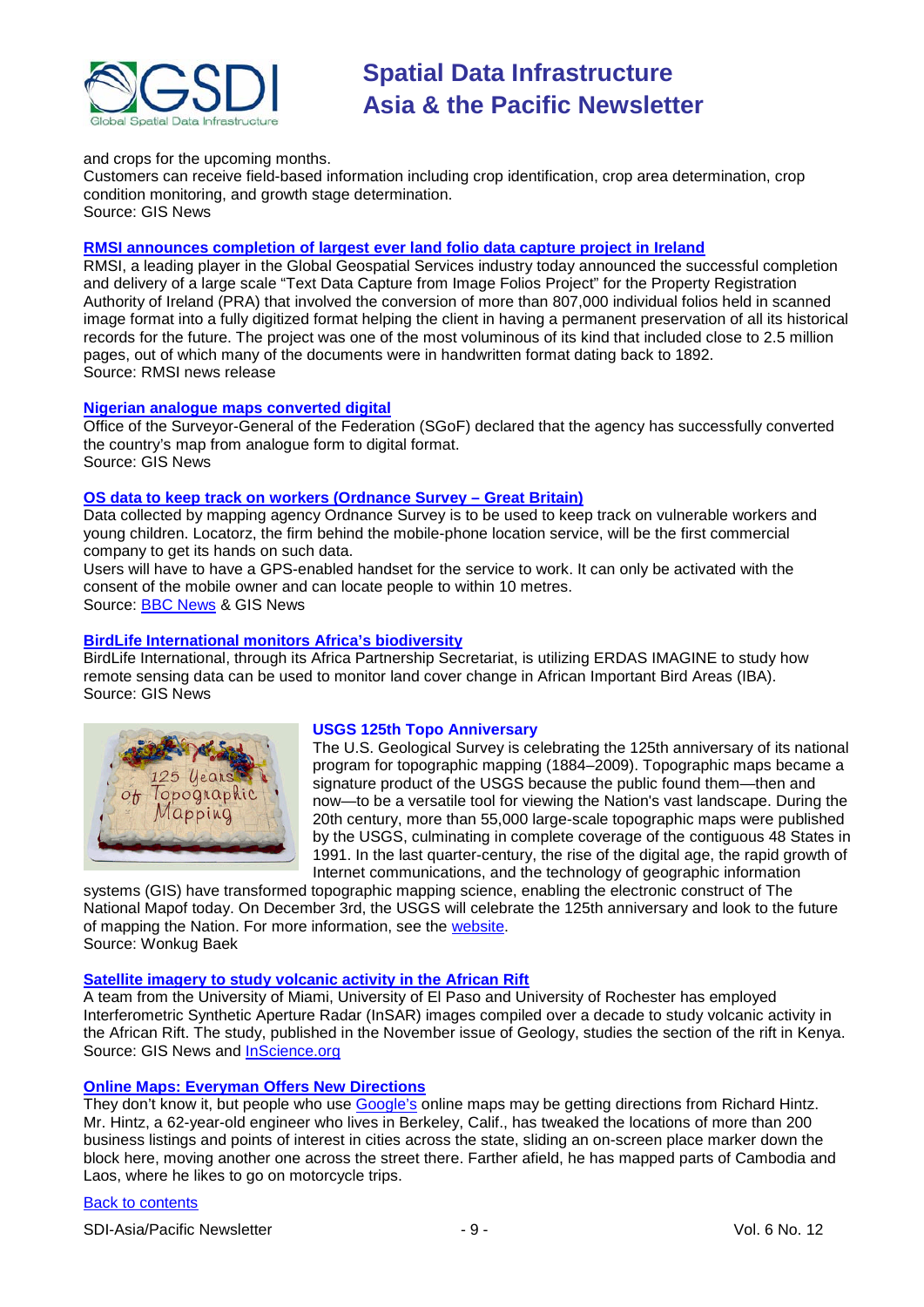

Mr. Hintz said these acts of geo-volunteerism were motivated in part by self-interest: he wants to know where he's going. But "it has this added attraction that it helps others," he said.

Mr. Hintz is a foot soldier in an army of volunteer cartographers who are logging every detail of neighborhoods near and far into online atlases. From Petaluma to Peshawar, these amateurs are arming themselves with GPS devices and easy-to-use software to create digital maps where none were available before, or fixing mistakes and adding information to existing ones.

Like contributors to [Wikipedia](http://www.nytimes.com/info/wikipedia/?inline=nyt-org) before them, they are democratizing a field that used to be the exclusive domain of professionals and specialists. And the information they gather is becoming increasingly valuable commercially.

Source: NY Times (by reporter [MIGUEL HELFT,](http://topics.nytimes.com/top/reference/timestopics/people/h/miguel_helft/index.html?inline=nyt-per) Published: November 16, 2009)

#### **Schools mapping out map changes -** [Technology quickly updates geography](http://www.chicagotribune.com/news/education/chi-no-school-maps-22-bdnov22,0,7112607.story)

Nine maps hang neatly in Anthony Kudia's classroom at Springman Middle School in Glenview, offering a peek at what the world looked like decades ago.

Students born after the Berlin Wall crumbled can glimpse a divided Germany or see a unified Soviet Union where more than a dozen countries now exist.

But to learn what the world looks like today, Kudia directs his eighth-grade students' attention to a white board that displays up-to-date electronic maps with the tap of his hand.

"I put a black-and-white sheet in front of them and it's, 'Ugh.' I throw this up there and they love it," he said, nodding to a map of Europe projected on the screen.

The new gadgetry increasingly comes at the expense of pull-down paper maps that anchored geography lessons for generations.

Researchers say the shift represents a larger effort to make the subject relevant to students growing up in a technological world.

This month marked [Geography Awareness](http://www.mywonderfulworld.org/gaw.html) Week, which Congress created to counteract what it described as the "virtual disappearance" of geography from schoolhouses more than two decades ago. Source: Chicago Tribune

#### **[Swine Flu: What the CDC Map Won't Tell You](http://abcnews.go.com/Health/SwineFlu/swine-flu-cdc-map/story?id=8949730)**

According to the [CDC's map of flu activity,](http://www.cdc.gov/h1n1flu/updates/us/) 46 states are currently reporting widespread [H1N1 flu](http://abcnews.go.com/Health/swineflu/) cases. Since almost all states have by now reported outbreaks, this map, which only a month ago was dappled with the different colors of flu levels, is now almost uniformly brown.

Source: ABC News & [V1 Magazine news](http://www.vector1media.com/news/headlines/9782-swine-flu-what-the-cdc-map-wont-tell-you)

## **[Picking Wine Grapes By Satellite Images in Bordeaux](http://www.cnes.fr/web/CNES-en/8030-gp-winemakers-turn-to-satellites.php)**

French wine growers are turning to satellites as a means to determine when to pick the grapes off the vines in the Bordeaux region. As the grapes approach the best harvest time, images begin to show a reddish colour emanating from the vines. The solution is provided by Infoterra France and is based upon images generated by FORMOSAT-2 – a Taiwanese satellite

Source: [Vector 1 blog](http://www.vector1media.com/vectorone/?p=4042) & CNES (France)

#### **[Geographic awareness needed](http://washingtontimes.com/news/2009/oct/28/geographic-awareness-needed/)**

Examples of the lack of geographic awareness displayed by politicians, business leaders, and even beauty queens, are legion.

Who can forget presidential candidate John McCain's 2008 gaffe on "Good Morning America" when he referred to the Iraq-Pakistan border (he meant the Afghanistan-Pakistan border, of course). Yet it's likely most Americans following the campaigns would not have known his statement was geographically inaccurate.

In recent months, growing concern over a potential apocalypse in 2012, along with recent tsunamis and earthquakes in the Pacific region, melting Arctic ice and the war in Afghanistan set tongues wagging around the world about the future of our planet. Our ability to address this future is very much linked to geographic awareness, or the lack thereof.

Source: Washington Times & [V1 Media](http://www.vector1media.com/resources/newsletter/9917-v1-newsletter-vol-3-issue-44)

#### **[GPS tracking device to help Alzheimer patients](http://www.alz.org/comfortzone/)**

The Alzheimer's Association has developed a new program based on GPS. It is a tracking device that is similar to a cell phone and can be worn on a belt or placed in a pocket or a purse. It will pinpoint someone's exact location.

The device is also linked to a pre-programmed "comfort zone" that could be the GPS coordinates for your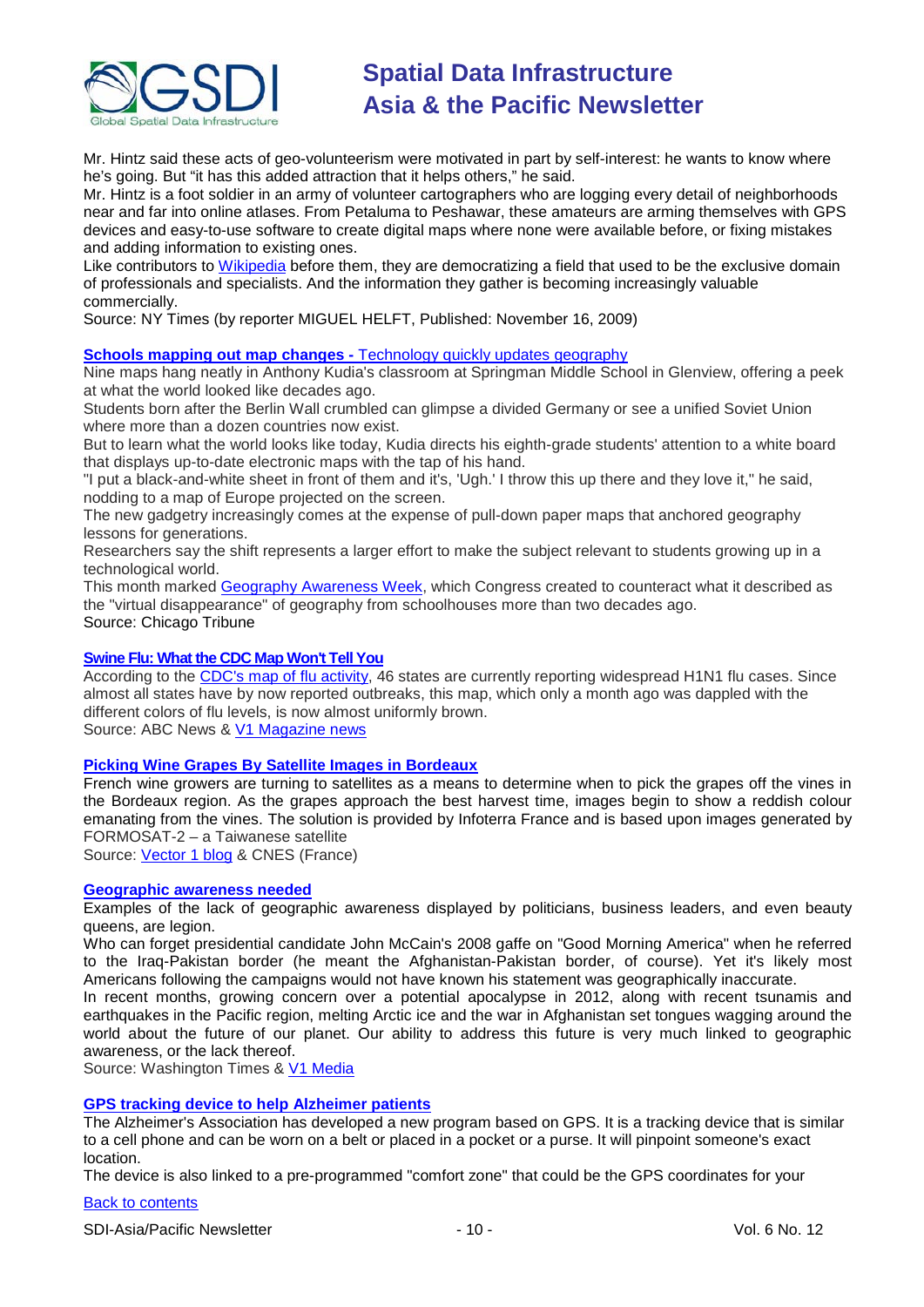

house. If the person wearing the device leaves the "comfort zone," the system alerts that person's caregiver by e-mail or text message.

The Alzheimer's Association says the program could be helpful for families since statistics show that 60% of people with Alzheimer's wander away from home or other locations. Source: [AAP](http://www.google.com/hostednews/ap/article/ALeqM5gq4jYIrzx0LeiL-BTiwtN48r1qHAD9C15J5O0) & [Alzheimers Association](http://www.alz.org/) & [GIS News](http://www.gisdevelopment.net/news/viewn.asp?id=GIS:N_razkvpmthd&Ezine=nov2309§ion=News)

#### **[Netherlands initiates distance-driven tax service](http://www.gisdevelopment.net/news/viewn.asp?id=GIS:N_zagvcdpbfk&Ezine=nov2309§ion=News)**

A distance-driven tax service, with the distance calculated by onboard GPS receivers, to replace the annual road tax on cars has been initiated by the Dutch government.

Dutch drivers will pay per kilometer driven, in a move to ease chronic traffic jams and cut carbon emissions. GPS receivers will track the time, hour, and place each car moves and send the data to a billing agency. Source; GIS News & [Dutch Ministry of Transport, Public Works & Water Management](http://www.verkeerenwaterstaat.nl/english/news/newsitems/kilometrechargemostpeoplewillenduppayingless.aspx)

#### **[Free OS map data to be available online \(United Kingdom\)](http://www.gisdevelopment.net/news/viewn.asp?id=GIS:N_fqbrylukje&Ezine=nov2309§ion=News)**

Ordnance Survey (OS) map data will be available online free of cost to everybody from 2010. The move will allow people to interpret public statistics about crime, health and education by postcode, local authority or electoral boundary.

Currently, the geographical data is only available free of charge to small scale developers. Opening it up is key to the success of government plans to free its data via data.gov.uk, say the site's creators Source: GIS News

#### **USGS director promotes [global distribution of earth observation data](http://www.gisdevelopment.net/news/viewn.asp?id=GIS:N_ctipmyudfl&Ezine=nov2309§ion=News)**

Free, easily accessible U.S. satellite data enables any citizen, scientist, or analyst who can use the information to contribute to a shared vision of the challenges facing our planet.

Source: GIS News & [USGS Press Release](http://www.usgs.gov/newsroom/article.asp?ID=2347)

## See also: **[SPOT satellite data of N.A. online](http://www.gisdevelopment.net/news/viewn.asp?id=GIS:N_grzbsxjayw&Ezine=nov2309§ion=News)**

The U.S. Geological Survey (USGS), in partnership with Spot Image Corporation, has begun to distribute, over the Internet, SPOT (Satellite Pour l'Observation de la Terre) satellite data collected over parts of North America (N.A.) between 1986 and 1998.

The USGS is distributing this data at no charge through the USGS Earth Explorer search and order tool. Access is open to any registered user within the U.S., provided he or she agrees to use the SPOT data for noncommercial purposes.

Source: GIS News & [USGS Press Release](http://www.usgs.gov/newsroom/article.asp?ID=2346)

## **[Study Uses Satellite Imagery to Identify Active Magma Systems in East Africa's Rift Valley](http://www.rsmas.miami.edu/pressreleases/20091104-biggs.html)**

A team from the University of Miami, University of El Paso and University of Rochester have employed Interferometric Synthetic Aperture Radar (InSAR) images compiled over a decade to study volcanic activity in the African Rift. The study, published in the November issue of Geology, studies the section of the rift in Kenya. "The Kenyan Rift volcanoes are part of a larger Great Rift Valley complex that extends all the way from Mozambique to Djibouti; their presence in East Africa attests to the presence of magma reservoirs within the Earth's crust," said Lead Author Dr. Juliet Biggs, Rosenstiel Postdoctoral Fellow at the University of Miami. "Our study detected signs of activity in only four of the 11 volcanoes in the area -- Suswa, Menengai, Longonot and Paka -- all within the borders of Kenya." Small surface displacements, which are not visible to the naked eye, were captured using InSAR, a sophisticated satellite-based radar technique. For more imformation, see : Source: University of Miami Rosenstiel School of Marine and Atmospheric Science Press Release (Thanks to Wonkug Baek)

#### **[African Marine Atlas](http://iodeweb2.vliz.be/omap/OMAP/index.htm)**

Source: [V1 Newsletter](http://www.vector1media.com/resources/newsletter/9917-v1-newsletter-vol-3-issue-44)

#### <span id="page-10-0"></span>[Back to contents](#page-0-0)

**Articles**

#### **[Geospatial Data Management, Catalogs, and Spatial Data Infrastructures](http://www.geowebguru.com/articles/227-geospatial-data-management-catalogs-and-spatial-data-infrastructures)**

This article by Richard Marsden discusses a number of OSGeo options such as MapBender, GeoNetwork OpenSource, and deegree; as well as discussing their role in Spatial Data Infrastructures.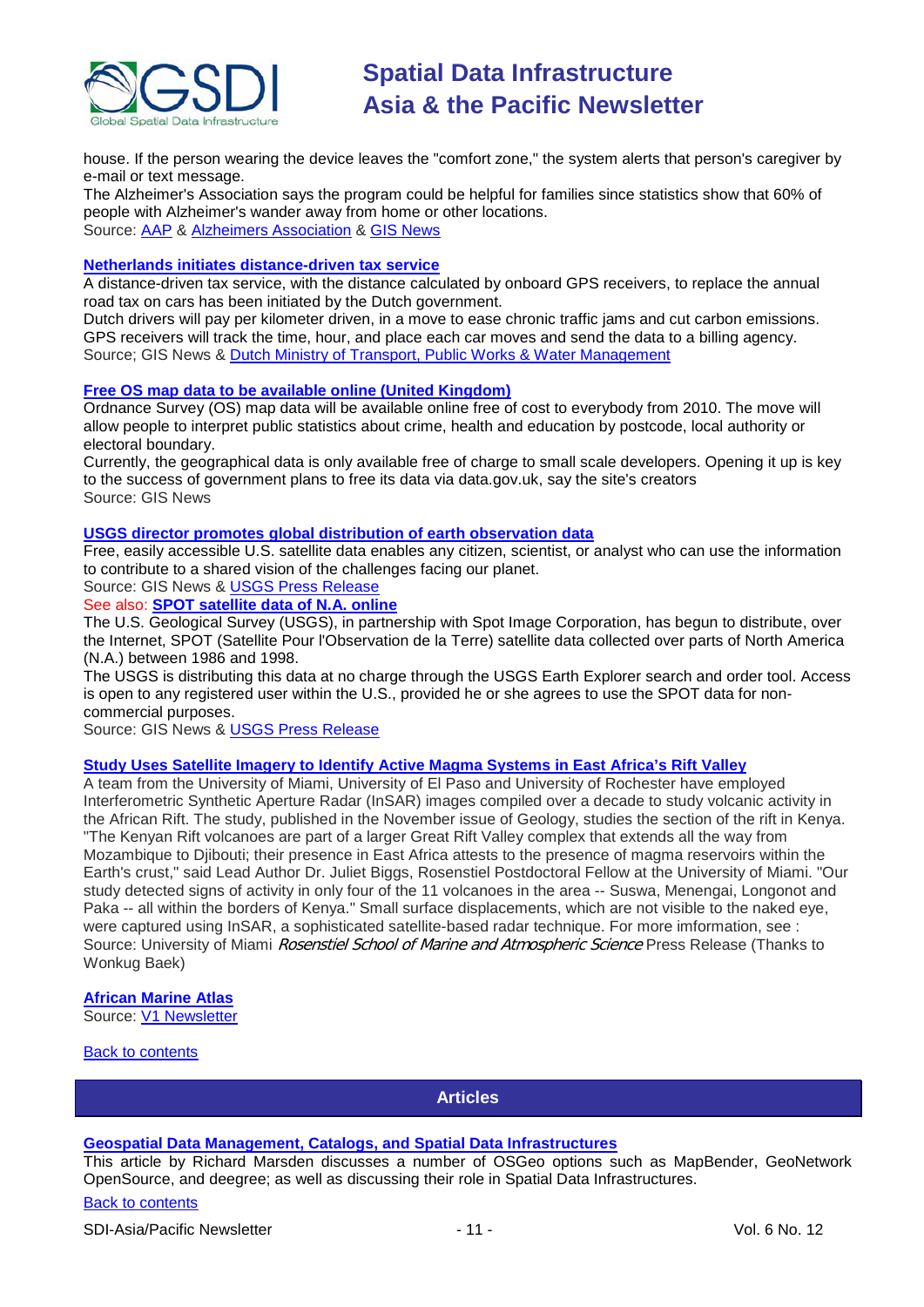

#### Source: [GeoWebGuru](http://www.geowebguru.com/home)

#### **[Modelling Landslide Susceptibility In Parts Of Southeastern Nigeria With Medium Resolution Remotely](http://www.gisdevelopment.net/application/natural_hazards/landslides/Modelling_landslide.htm)**

**[Sensed Images](http://www.gisdevelopment.net/application/natural_hazards/landslides/Modelling_landslide.htm)** by J. I. Igbokwe, K. U. Orisakwe, J. O. Akinyede, B. Dang and T. Alaga Landslides occur in different parts of Southeastern Nigeria due to widespread impact of gully erosion resulting from annual rainfall and subsequent flooding. In this area landslide occur mostly as earth movement, rock and debris flows on slopes previously weakened by flood water. Remotely sensed images combined with field observation were used in this study to map potential areas of landslides in south – central parts of Anambra State in Southeastern Nigeria. The study generated landslide zonation map highlighting areas of different degrees of susceptibility and confirmed the possibility of using medium scaled remotely sensed data in landslide susceptibility study.

Source: GIS News

#### **Technical Paper on Spatial Data Infrastructure Standards**

#### by [Dr Melissa Burgess](mailto:Melissa.Burgess@undp.org)

Integrated Spatial Planning and Communications Specialist United Nations Development Programme Regional Center Bangkok Draft October 28 2009 - for circulation and comment Available here in either [PDF,](http://docs.google.com/gview?a=v&pid=gmail&attid=0.2&thid=124b531af4f866c2&mt=application%2Fpdf&url=http%3A%2F%2Fmail.google.com%2Fmail%2F%3Fui%3D2%26ik%3Dbf32a9097f%26view%3Datt%26th%3D124b531af4f866c2%26attid%3D0.2%26disp%3Dattd%26zw&sig=AHBy-hbCnUdylpN8) [Google Docs format,](http://docs.google.com/Doc?id=dfr87trr_10dpz3g8dg&btr=EmailImport) [HTML](http://mail.google.com/mail/?ui=2&ik=bf32a9097f&view=att&th=124b531af4f866c2&attid=0.1&disp=vah&zw) or Microsoft [Word](http://mail.google.com/mail/?view=att&th=124b531af4f866c2&attid=0.1&disp=attd&zw) format Alternative links for **PDF** or [Word](http://lists.gsdi.org/pipermail/sdi-asiapacific/attachments/20091030/adf30f61/attachment.doc) formats.

#### **[Land Use Mapping using Remote Sensing & GIS Techniques](http://www.gisdevelopment.net/technology/rs/tech_lulc.htm)**

# by Praveen Kumar Rai & [Dr. Vinay Kumar Rai](mailto:rai.vns82@gmail.com)

**Abstract**

Remote sensing data provides reliable accurate baseline information for land use mapping. A study was taken up to delineate the land classes in part of the Sonbhadra district (U.P.) and small portion of the Sidhi district (M.P.), comprises the South-Western portion of the eastern U.P. and North-Eastern portion of M.P. and lies between 24o45' N to 24o30' N of latitudes and 82o45' E to 83o0' E of longitude with total area coverage of 700.80 sq. km. using Indian Remote Sensing Satellite (IRS-1C, LISS III, year 1997). A systematic on-thescreen visual image interpretation approach was used to delineate the land use classes using ARC GIS software. The present study was focused on demarcating boundaries of different land use/land cover units from an analysis of different types of colour registrations of land use/land cover units from satellite imagery. Based on visual image interpretation techniques, author divides the study area into forest, Land under cultivation (Cultivated area), Land not suitable for cultivation (Waste Land), Land not available for cultivation classes. Source: GIS News

#### **[Landuse Change Analysis of Rutbeek Recreational Area, Netherlands](http://www.gisdevelopment.net/application/lis/rural/landuse_Netherlands.htm)**

by [Md. Rejaur Rahman,](mailto:reja.83@gmail.com) Asian Disaster Preparedness Center (ADPC), Bangladesh **Abstract**

Landuse change is a common issue. Due to population growth and increase the productive activities made the changes. The processes of the landuse changes are slow, for that it is difficult to identify the changes. But Remote Sensing (RS) technology and spectral image made it easier. On this paper the landuse changes of the Rutbeek recreational area identified using RS data and finally ensure the accuracy also done the field check. For this study used Landsat ETM image of 25 May 2001, IKONOS image of 03 April 2000 (both pan and MS bands), ASTER VNIR Image of 12 September 2006 and Topo Map of the area. After the analysis found that the overall classification accuracy is 61.97 percent. Source: GIS News

**GNSS + INS - [Coupled for accuracy](http://www.gisdevelopment.net/magazine/global/2009/November/26.htm)** by [Jason Hamilton](mailto:Jason.Hamilton@novatel.com) & [Rod MacLeod,](mailto:Rod.MacLeod@novatel.com) NovAtel Inc

More and more of our physical world is being geo-referenced and the data used for a wide variety of applications by companies, governments and militaries; or offered to the public through sites like Google Maps and Microsoft Virtual Earth. Spatial data has become so readily available that it is now assumed precise and accurate, but how is that accuracy achieved? Source: GIS News

#### **[The Berlin Wall 20 Years –Through Geospatial Eyes](http://vector1media.com/dialogue/perspectives/9897-the-berlin-wall-20-years-through-geospatial-eyes)** by Jeff Thurston

Source: V1 Magazine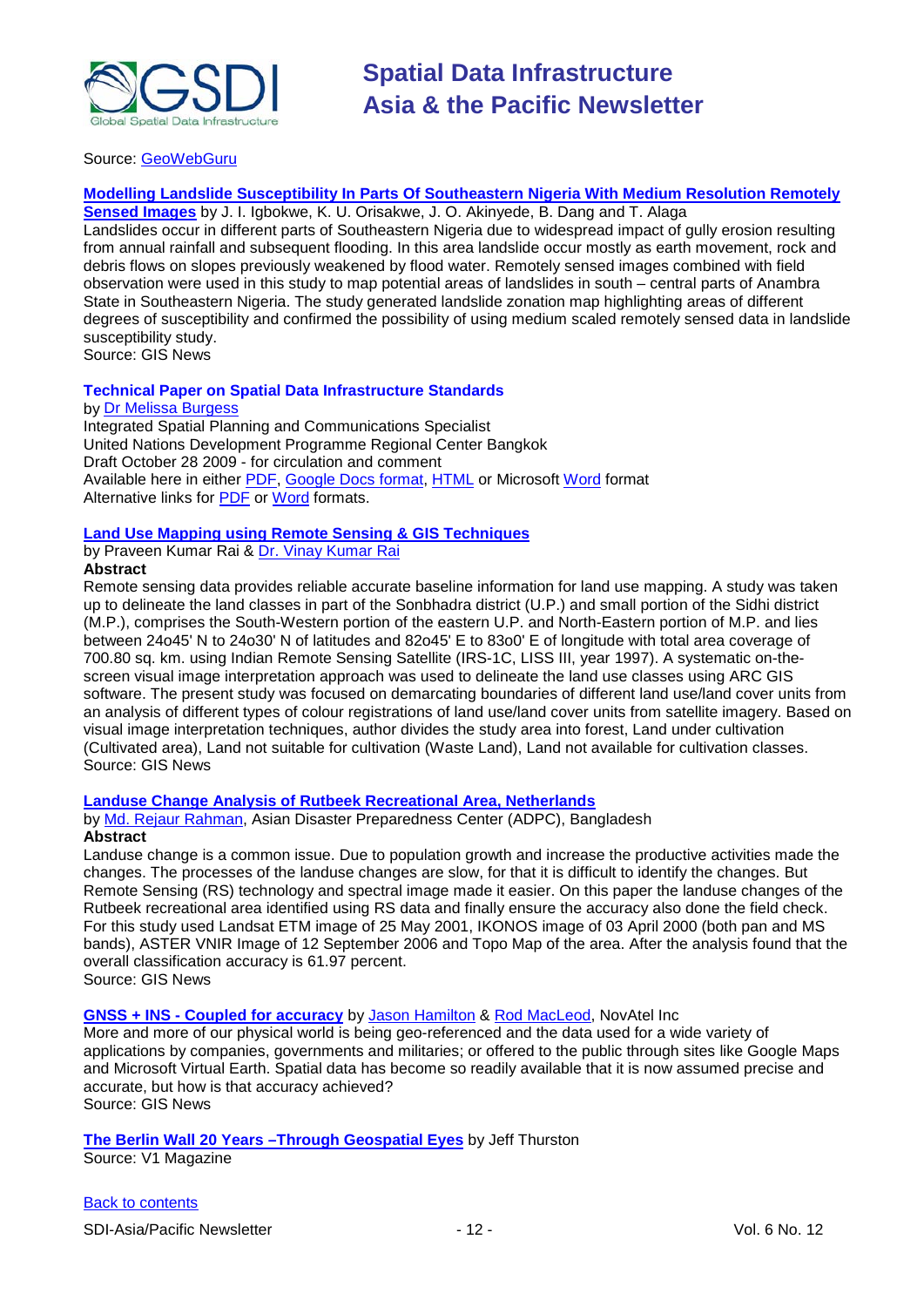

#### **[Spatial Planning and Climate Change Adaption in Coastal Regions: The Case of Vietnam](http://www.fig.net/pub/monthly_articles/october_2009/october_2009_boateng.html)**

By Dr. Isaac BOATENG, Senior Lecture, University of Portsmouth, UK (also available in [PDF](http://www.fig.net/pub/monthly_articles/october_2009/october_2009_boateng.pdf) format) **ABSTRACT**

Spatial planning in coastal regions has emerged as a major issue in the 21st century due to the potential impacts of the changing climate and the associated rising sea levels in coastal regions. This paper explores the potential impacts of climate change and the vulnerability of the coast of Vietnam based upon geodetic information and the present coastal development. It then discusses how sustainable spatial planning approaches could be used to reduce vulnerability to climate change and ensure sustainable coastal adaptation of Vietnam's coastal zone. Based on a large-scale flood risk assessment, the study identified that non-structural approach could be used by Vietnam to adapt her low-lying coastline in the North and the South to climate change as this strategy enables vulnerable areas to be occupied for longer before eventual retreat. However, structural adaption policies could be pursued at the central coast which has high elevation and relatively hard geology. The paper revealed that sustainable and successful adaptation to climate change could be achieved if it is perceived as a process similar to spatial planning. It should be planed, implemented well in advance, monitored and evaluated before the occurrence of a natural disaster or an environmental change. Based on this, it recommended that Vietnam should develop and implement coastal adaptation policies now in order to forestalled huge impacts of future climate related disasters. The paper concludes that though coastal adaptation to climate change is a new phenomenon, it does apply key principles of spatial planning concepts and therefore recommended that spatial planning principles should be adopted for the development and implementation of sustainable coastal adaption policies to reduce the impacts of climate change. Source: FIG

#### **[Landscapes of GIS Knowledge Map](http://www.vector1media.com/vectorone/?p=4032)**

If one is able to determine clusters of knowledge, then the ability to create governance that leads toward development will have greater chance of succes. A 2009 paper entitled 'Constructing Epistemic Landscapes: Methods of GIS-Based Mapping' written by Hans-Dieter Evers, Sven Genschick and Benjamin Schraven describes how this works with several map examples. It can be downloaded in PDF format [here](http://mpra.ub.uni-muenchen.de/17135/1/MPRA_paper_17135.pdf)**.**

This principle can apply to many different situations. Conversely, it can be used to learn where knowledge (clustering) of a certain type needs to be enhanced before enabling the change you want.

The concept is fairly practical. If you want to build or develop high speed train routes, for example, then one ought to determine where larger numbers of people having advanced transport knowledge exist. That is different than asking, "who needs to take high speed trains?" It is all about knowing where knowledge is located. Source: Vector 1 blog

**[GNSS receivers -](http://www.gisdevelopment.net/magazine/global/2009/November/20.htm) Generation next** by [Prof. Chris Rizos,](mailto:c.rizos@unsw.edu.au) University of New South Wales, Sydney, Australia Source: GIS Development

#### **[Land Use Change Analysis of Kathmandu Metropolitan, Using Remote Sensing and GIS](http://www.gisdevelopment.net/application/lis/urban/urban_Kthmnd_Bhagawat.htm)**

by [Bhagawat Rimal,](mailto:geonp_2001@yahoo.com) Ph.D Student, University of Wroclaw, **Abstract**

This study analyzed the past and present land use change analysis in the city of Kathmandu metropolitan with using a combination of techniques of remote sensing, GIS and Multispectral analysis system. Metropolitan areas have come under intense pressure to respond land use change, due to the high citizen concern of their various activities. In this study Kathmandu is defined as comprising the two contiguous and closely interlinked administrative entities, Kathmandu Metropolitan City and Lalitpur Sub-Metropolitan City. Supervised image classification system were adopted to the satellite imageries date 1976, 1989, 2001 and 2009 to find out the final result of land use change in study area

Source: GIS Development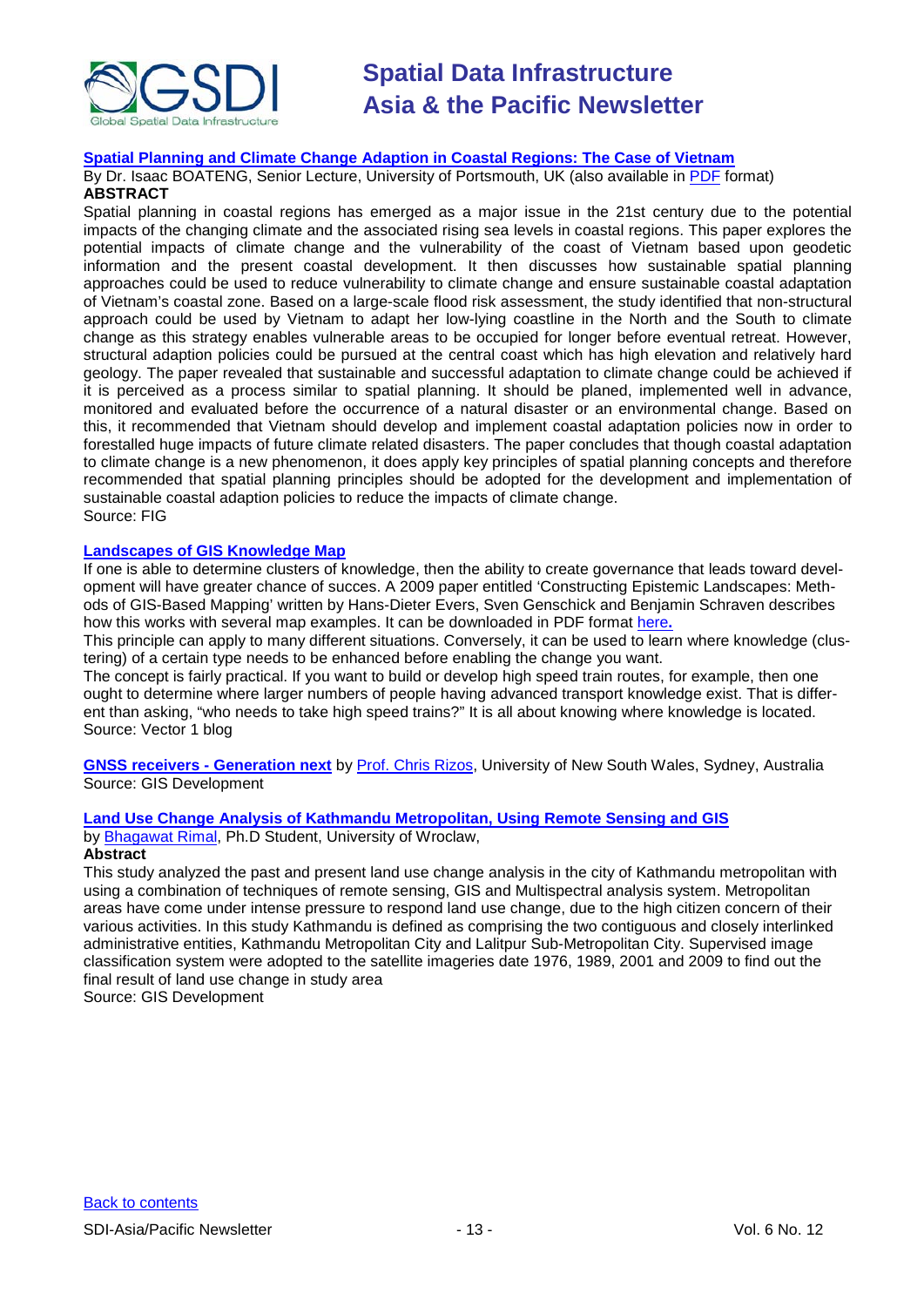

## **Books and Journals**

<span id="page-13-0"></span>

#### **[ODT releases desktop Peters Map](http://www.odtmaps.com/peters-equal-area-maps.46.0.0.1.htm)**

A new edition of the Peters Map has been released by ODT. The original Peters Map, introduced in 1974 by Arno Peters, put forth a world-view that featured accurate sizes and proportions of countries. Peters' accompanying text declared his "equal area" map projection to be "the map for our time" which was "fair to all peoples."

**Also Available** *Handbook to the Peters Projection World Map*--3rd edition, 2005 A 44-page, easy-to-read booklet comparing the Peters map to other projections, explaining the background and message of the Peters map, and answering the most frequently asked questions. Loaded with teaching tips and suggestions for classroom use.

Note: This book is being revised and expanded for the fall of 2010. Any customer buying the current edition can ask for a \$5 credit towards the forthcoming 2010 edition. Keep your order number as a record, and provide it to us when reordering. **Price:** *\$7.00* **Sale Price: \$5.50**

**Editors' Note:** an [interesting website](http://www.odtmaps.com/) – well worth a visit with some attractive educational downloads available.

#### **[Spatial Information Theory: 9th International Conference, COSIT 2009 Proceedings](http://www.amazon.com/exec/obidos/ASIN/364203831X/directionsm00-20)**

This book constitutes the refereed proceedings of the 9th International Conference on Spatial Information Theory, COSIT 2009 held in Aber Wrac'h, France in September 2009. The 30 revised full papers were carefully reviewed from 70 submissions. They are organized in topical sections on cognitive processing and models for spatial cognition, semantic modeling, spatial reasoning, spatial cognition, spatial knowledge, scene and visibility modeling, spatial modeling, events and processes, and route planning. From Springer, 2009.

Ğ

**[National Geographic Image Collection](http://www.amazon.com/exec/obidos/ASIN/1426205031/directionsm00-20) editors' note:** This possibly also belongs under "Just for Fun!" Behind National Geographic's worldwide reputation as a powerhouse of photography lies one of the finest, most extensive, and most unique graphic resources on Earth: the National Geographic Image Collection. For the first time ever, readers will plumb the fascinating depths of this immense archive from the earliest photographs collected in the late 19th century to the cutting-edge work of today. Both iconic and never-before-seen images from virtually every corner of the globe, every species of wildlife, and amazing human achievements in exploration, adventure, science and more are showcased and placed in historic, artistic, technical and journalistic context. From Focal Point, 2009.

#### **[Principles of Modeling Uncertainties in Spatial Data and Spatial Analyses](http://www.amazon.com/exec/obidos/ASIN/1420059270/directionsm00-20)**

When compared to classical sciences such as math, with roots in prehistory, and physics, with roots in antiquity, geographical information science (GISci) is the new kid on the block. Its theoretical foundations are therefore still developing and data quality and uncertainty modeling for spatial data and spatial analysis is an important branch of that theory. *Principles of Modeling Uncertainties in Spatial Data and Spatial Analyses* outlines the foundational principles and supplies a firm grasp of the disciplines' theoretical underpinnings. From CRC, 2009.

#### **[Abu Dhabi AD-SDI Newsletter \(PDF, 2.5 MB\) Issue 3, Quarter 3, 2009](http://sdi.abudhabi.ae/Sites/SDI/Content/EN/PDF/ad-sdi-newsletter,property=pdf.pdf)**

#### *Children Map the World, Volume 2*

**Selections from the Barbara Petchenik Children's World Map Competition** *Children Map the World, Volume 2,* showcases one hundred favorite world map drawings submitted to the Barbara Petchenik Children's World Map Competition 2005-2007. The map competition, sponsored by The International Cartographic Association, was created as a memorial to Barbara Petchenik, a cartographer who studied how children comprehend maps. The vibrant collection of maps in this volume presents varying perspectives on the theme "Many Nations-One World" from young



artists, ranging in age from four to fifteen and representing 37 countries. Cartographers, geographers, educators, and children will take interest in the colorful maps presented in this book. Published by [ESRI Press](http://esripress.esri.com/display/index.cfm?fuseaction=display&websiteID=163&moduleID=0)

### *Rethinking Maps: New frontiers in cartographic theory*

(Edited by Martin Dodge, Rob Kitchin, & Chris Perkins, [Routledge Studies in Urban Geography,](http://www.routledge.com/books/Rethinking-Maps-isbn9780415461528) 246 pages ISBN: 9780415461528, 2009)

[Back to contents](#page-0-0)

SDI-Asia/Pacific Newsletter  $\sim$  14 - 14 - Vol. 6 No. 12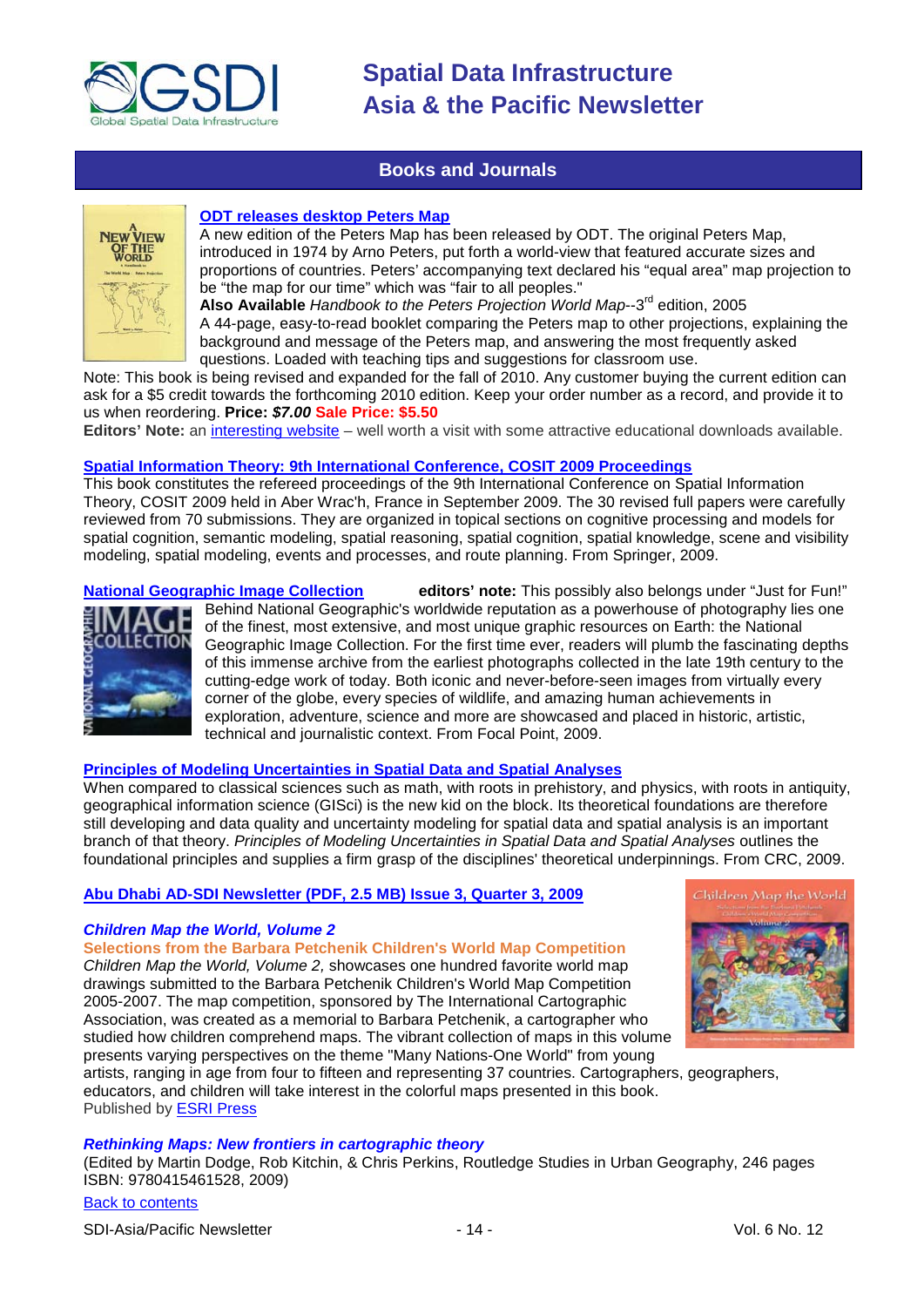

#### [Reviewed](http://vector1media.com/articles/reviews/9802-rethinking-maps) by Jeff Thurston of V1 Magazine

## **[The Map as Art: Contemporary Artists Explore Cartography](http://www.amazon.com/gp/product/1568987625?ie=UTF8&tag=vectmedi-20&linkCode=xm2&creativeASIN=1568987625)** (2009) by Katharine Harmon

This book collects 360 colorful, map-related artistic visions by well-known artists such as Ed Ruscha, Julian Schnabel, Olafur Eliasson, Maira Kalman, William Kentridge, and Vik Muniz and many more less-familiar artists for whom maps are the inspiration for creating art.

#### **[Cartography 2.0](http://cartography2.org/)**

Cartography 2.0 is a free online knowledge base and e-textbook for students and professionals interested in interactive and animated maps. Source: [V1 Newsletter](http://www.vector1media.com/resources/newsletter/9804-v1-newsletter-vol-3-issue-43)

#### <span id="page-14-0"></span>[Back to contents](#page-0-0)

## **Just for Fun !**



**[The Box takes off on global journey](http://news.bbc.co.uk/2/hi/in_depth/business/2008/the_box/default.stm)** (Monday, 8 September, 2008) By Jeremy Hillman, Editor, BBC business and economics centre The Box is an ambitious and unique year-long project for BBC News to tell the story of international trade and globalisation by tracking a standard shipping container around the world.

It is a project which plans to deliver content for television, radio and online audiences - telling the individual stories behind what makes the global economy tick.

We have painted and branded a BBC container and bolted on a GPS transmitter so [you can follow its progress](http://news.bbc.co.uk/2/hi/in_depth/629/629/7600053.stm) all year round as it criss-crosses the globe. The Box will hopefully reach the US, Asia, the Middle East,

Europe and Africa and when it does BBC correspondents will be there to report on who's producing goods and who's consuming them. (Editors' note: the invention of the standardised container has revolutionized the global transportation of goods.)

**UPDATE:** The Box is back in the UK, having arrived back in Southampton from Thailand on 22 October. Source: BBC News (4 November, 2009)

#### **Giant-Globe -- buy or rent 6- 8- [or 10 ft Planets](http://www.odtmaps.com/detail.asp_Q_product_id_E_Globe-giant)**

Activists of all ages have used the Giant EarthBalls to visually demonstrate the importance of honoring the



Earth. These globes are actively used in the environmental and peace movements. Children have 'carried the world' in marches from Seattle to New York City. This powerful gesture is drawing attention from fellow activists, bystanders, and the media. Envision children leading marches in cities around the planet, holding giant spheres aloft by in a heartfelt expression of their desire for a healthy world beyond war. People of all ages relate to these compelling representations of the precious home we all share. This picture is when a GiantEarthBall was used New York City peace rally & and anti-war march in February of 2003.

**Editors' Note:** an [interesting website](http://www.odtmaps.com/) – well worth a visit with some attractive educational downloads available.

Further to last month's link to **[United States Public Broadcasting Service "Patchwork Nation" mapping site](http://www.pbs.org/newshour/patchworknation/)** Readers may also wish to check out the US National Public Radio's [interactive maps](http://www.npr.org/templates/story/story.php?storyId=111494514) of the US economy. Source: [Directions Magazine](http://www.directionsmedia.net/newsletters.archive/index.php?ID=1522)

#### **[Musings on today's digital communications](http://www.gisdevelopment.net/ezine/weekly/nov2309.htm)**

From a *GIS Development Weekly* Editorial "Changing Maps and Mapping Change" by Hrishikesh Samant: The amount of mail (snail mail) I used to get about five years ago has decreased in an exponential manner as against email. I also realised that it is necessary to specify what 'mail' meant, lest it be confused with mail as in email. Today, I consider myself lucky if a letter lands in my pigeon hole! The bright red mail drop boxes at every street corner have all but disappeared, and the stray dogs rarely get to bark at the postman. The news about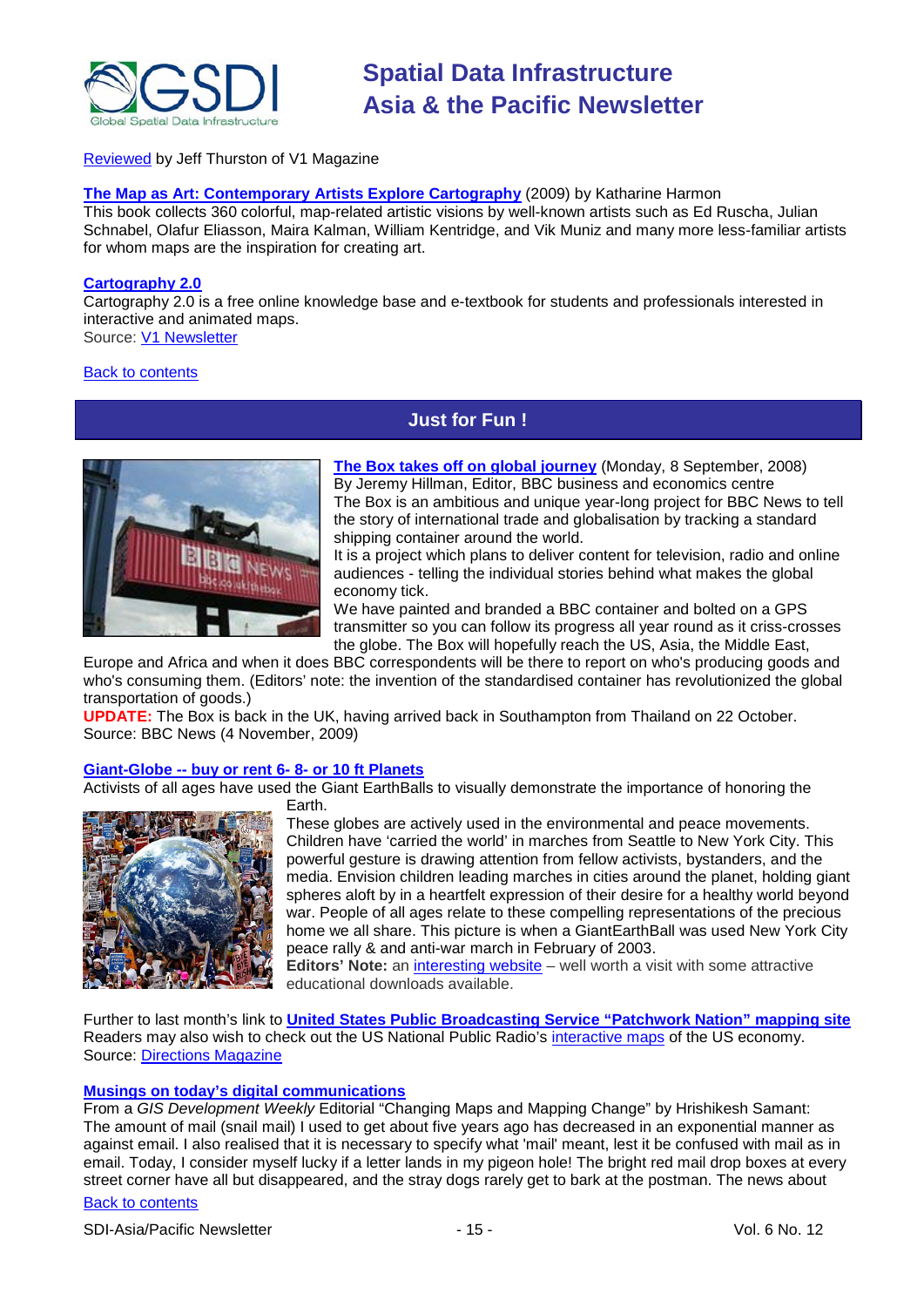

the closure of a number of [USPS](http://www.gisdevelopment.net/news/viewn.asp?id=GIS:N_mpcobqutej) branches due to a projected 20 billion drop in mail pieces this year, set me on the above chain of thoughts.

(Ed note: "snail mail" is a [retronym](http://en.wikipedia.org/wiki/Retronym) used to distinguish the older term "mail" from the newer "email".) Source: GIS Development Weekly (23 November, 2009)

See also: **[Maponics ZIP Code map shows Postal Service branch closings](http://www.gisdevelopment.net/news/viewn.asp?id=GIS:N_mpcobqutej&Ezine=nov2309§ion=News)** [United States of America] The latest release of the Maponics suite of ZIP Code map data shows evidence of a record number of ZIP Code changes over the 3 months since the previous data release. This news validates that the U.S. Postal Service has already implemented significant on-the-ground changes related to the massive work force and mail delivery infrastructure re-evaluation it announced earlier this year, a reorganisation initiated to address a projected 20 billion drop in mail pieces from 2008 to 2009.

Source: GIS Development Weekly (23 November, 2009) & [Maponics.com](http://www.maponics.com/About_Maponics/MaponicsNews/ZIP_Data_Captures_USPS_Changes/zip_data_captures_usps_changes.html)

#### **[Guinness & Google Earth](http://www.campaignlive.co.uk/channel/FoodDrink/article/950455/guinness-introduces-new-line-brings-world-life-latest-ad/)** combine to introduce the **"Earth that is good for you"** or **create your own terrain [Mappery blog](http://mappery.wordpress.com/)**

[mappery](http://mappery.com/) is a diverse collection of real life maps contributed by map lovers worldwide. For the first time it allows people to easily find relevant and interesting maps of yet unknown places by visually browsing a larger context. mappery makes it easy to find and explore maps by keyword, location, or simply by browsing a map.

It includes [tourist maps,](http://www.mappery.com/searchmap.php?locLat=&locLong=&kw=tourism&location=) [ski trail maps,](http://www.mappery.com/tagsmap.php?tag=ski%20area) [college campus maps,](http://www.mappery.com/searchmap.php?locLat=&locLong=&kw=college&location=) [national park maps,](http://www.mappery.com/tagsmap.php?tag=national%20park) [transportation maps,](http://www.mappery.com/tagsmap.php?tag=transportation) theme [park maps,](http://www.mappery.com/tagsmap.php?tag=theme%20park) [battlefield maps,](http://www.mappery.com/searchmap.php?locLat=&locLong=&kw=battlefield&location=) and many other types.

If you would like to [contact mappery.](mailto:info@mappery.com)

#### **Envisat image: [Earth from Space: Greenland's east coast](http://www.esa.int/esaEO/SEMEYWAOE1G_index_0.html)**

The highly indented and ruggedly mountainous coast of eastern Greenland, one of the most isolated habitations in the world, is featured in this Envisat image. Covering more than 2 000 000 sq km, Greenland is the world's largest island.

Source: ESA 'Image of the Week' & [V1 Magazine News](http://www.vector1media.com/news/headlines/9791-greenland-worlds-largest-island) (Ed Note: the [ESA Image archive](http://www.esa.int/esaEO/SEM9UELY17E_index_0.html) is well worth a visit)

#### **[Geography: Where Dead Authors and Dusty Books Come to Life](http://gisined.blogspot.com/2009/11/geography-where-dead-authors-and-dusty.html)**

"Why do I need to know this?" How often have you heard that question? Geography is not the first-reach resource for most English Language Arts(ELA) teachers, but I've found the use of geospatial technology quite powerful with my students. As one of my  $7<sup>th</sup>$  graders said, "Everything's mappable, Mrs. Duke!" How do you teach your students to think? I used geospatial technology cleverly laced among the traditional and required content to bring my ELA class into the  $21<sup>st</sup>$  Century and get my students thinking! Source: GIS in Education blog & <u>GIS Development Weekly</u> (23 November, 2009)

#### **[Thanksgiving Maps](http://faculty.wiu.edu/LR-Zellmer/thanksgiving.html)**

Where does Thanksgiving food comes from? Linda Zellmer, Government Information & Data Services Librarian at Western Illinois University, has created a series of choropleth maps showing production by state of common food items found on the table at Thanksgiving for the years 1997, 2002, and 2007. Produce (such a sweet potato, green bean, and cranberry production) is mapped by number of acres harvested and turkeys are symbolized by number of turkeys per state. Zellmer brings all the items together in her posters entitled "Where Does Thanksgiving Dinner Grow?" Also available are the datasets for 2002 and 2007 in DBF, CSV or Excel format.

Source: GIS Lounge (Thanks to Wonkug Baek)

<span id="page-15-0"></span>[Back to contents](#page-0-0)

## **Training Opportunities**

#### **[Demographic and Health Surveys \(DHS\) course in Kenya](http://www.measuredhs.com/wn1/reports/Demographic%20health%20surveys_final%20flyer.pdf)**

University of Nairobi Enterprises and Services Ltd is offering a professional short course on Demographic and Health Surveys for Health for June 21-25, 2010 in Nairobi, Kenya. The course provides an overview of the DHS surveys and how to use DHS data to improve health programs.

Demographic and Health Surveys (DHS) are nationally-representative household surveys that provide data for a wide range of monitoring and impact evaluation indicators in the areas of population, health, and nutrition.

[Back to contents](#page-0-0) Demographic and Health Surveys provide countries with a standardized tool to obtain indicators for the effective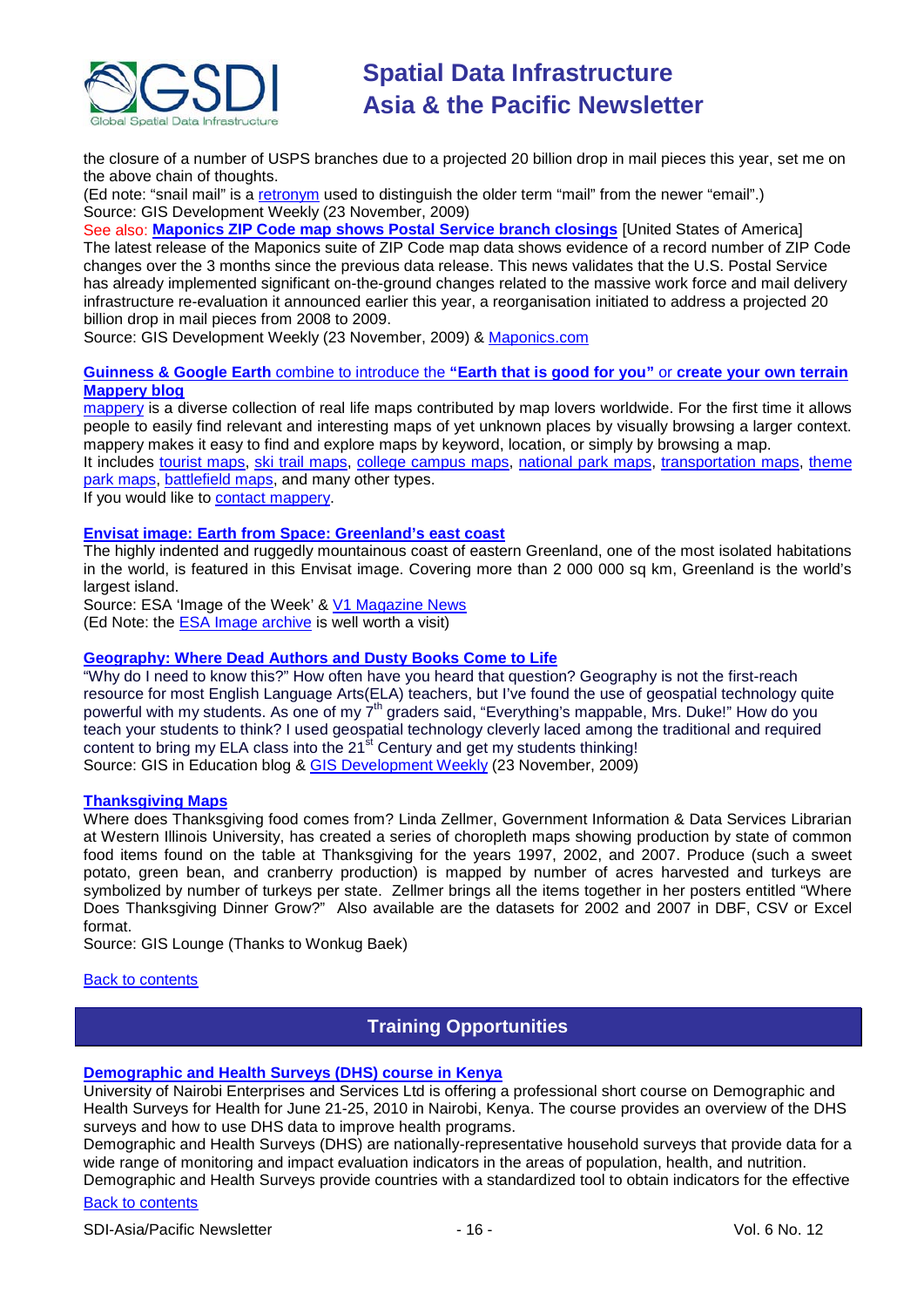

monitoring of national programs such as those on HIV/AIDS, health and family planning services available in a<br>country. Contact: Prof. Mwanthi [Contact: Prof.](mailto:mmwanthi@uonbi.ac.ke) Mwanthi

Source: Kate Lance

### **[Workshop for Asian GNSS](http://www.asmmag.com/news/workshop-for-asian-gnss) Applications to be lodged by December 20**

A workshop will be held in Bangkok to discuss the possibility of developing GNSS applications in Asia and the Pacific. The workshop follows discussions at APRSAF-15 which was held in Hanoi in December 2008. The Asia Oceania Regional Workshop on GNSS will be held 25-26 January 2010, just before APRSAF-16. The Asia-Pacific Regional Space Agency Forum (APRSAF) is an association of space agencies in the Asia Pacific region. The [GNSS workshop](http://www.multignss.asia/pdf/Invitation_Letter_Multi-GNSS_Workshop(WEB).pdf) will be jointly organised by the Satellite Positioning Research and Application Centre of the Japan Aerospace Exploration Agency, and the Geo-Informatics and Space Technology Development Agency in Bangkok. Further details area available from [here](http://www.multignss.asia/pdf/Invitation_Letter_Multi-GNSS_Workshop(WEB).pdf) Source: [Asia Surveying and Mapping Magazine](http://au.mg2.mail.yahoo.com/dc/launch?.gx=1&.rand=18q4rthesepum)

#### **[Master of Spatial Information Science](http://www.eng.unimelb.edu.au/Postgrad/MEng/grad_msis.html)** at the [University of Melbourne](http://www.unimelb.edu.au/)

The Master of Spatial Information Science is suitable for graduates of any discipline who are seeking an applied area for their theoretical skills or for those who have had some experience in the use of spatial information and want to become spatial practitioners in their field of specialisation.

#### **[Forestry GIS User Group Opens for Membership](http://www.vector1media.com/news/top-stories/53-corporate-news/8187-forestry-gis-user-group-opens-for-membership)**

ESRI has launched a new user group specifically for its forestry and timberland management customers. The newly formed ESRI Forestry Group (EFG) will build opportunities for foresters to learn about business solutions, network with like-minded professionals, and develop professional growth. Source: Vector1Media

#### **UNIGIS MSc now in Australia**

The international UNIGIS MSc postgraduate degree is now offered in Australia through the UNIGIS study centre at the University of Canberra, ACT. Students are invited to enrol in a joint programme combining the capacities from the University of Canberra and University of Salzburg, Austria.

This new UNIGIS study centre is led by Prof. George Cho at the Institute of Applied Ecology, University of Canberra. It offers in-service distance education for professionals interested in GIS and Geoinformatics. Courses towards the MSc will be launched with an on-site workshop in later in 2009 and lead students to recognized international academic degrees.

Source: [http://www.unigis.net](http://www.unigis.net/)

#### **[Trimble Seminars](http://www.trimble.com/mgis/webinars.shtml)**

Trimble will launch a new series of web seminars for people with an interest in GPS and GIS. They will be offered every 4-6 weeks. The schedule for upcoming Webinars includes: an introduction to the new Yuma rugged tablet computer and VRS. Visit the [Trimble website](http://www.trimble.com/mgis/webinars.shtml) for more information. Source: [Asian Surveying & Mapping](http://www.asmmag.com/news)

#### **Web Map Gallery**

#### [Web Map Gallery](http://www.directionsmag.com/webmapgallery/) | [Contribute Web Map](http://www.directionsmag.com/webmapgallery/?duty=Contribute)

Web Map Gallery is a resource for readers to see what others geospatial professionals have created. We encourage you to contribute to the gallery so that all may benefit from the breadth of geospatial applications now being used in many industries. Please feel free to use the link "Contribute Web Map" above to add your own Internet-based mapping application with as much information as necessary to explain your contribution. Source: [Directions Magazine](http://www.directionsmag.com/webmapgallery/)

#### **[GIS software training by ESRI](http://training.esri.com/gateway/index.cfm?fa=trainingOptions.gateway)**

ESRI now offers access to more than 40 beginning, intermediate, and advanced instructor-led GIS courses through a variety of training alternatives and venues including

- Video-recorded training at all ESRI learning centers in the United States
- Video teleconferencing training at the ESRI learning centers

• Virtual Classroom **online training delivered to students' own workplaces or home computers** Source: GIS News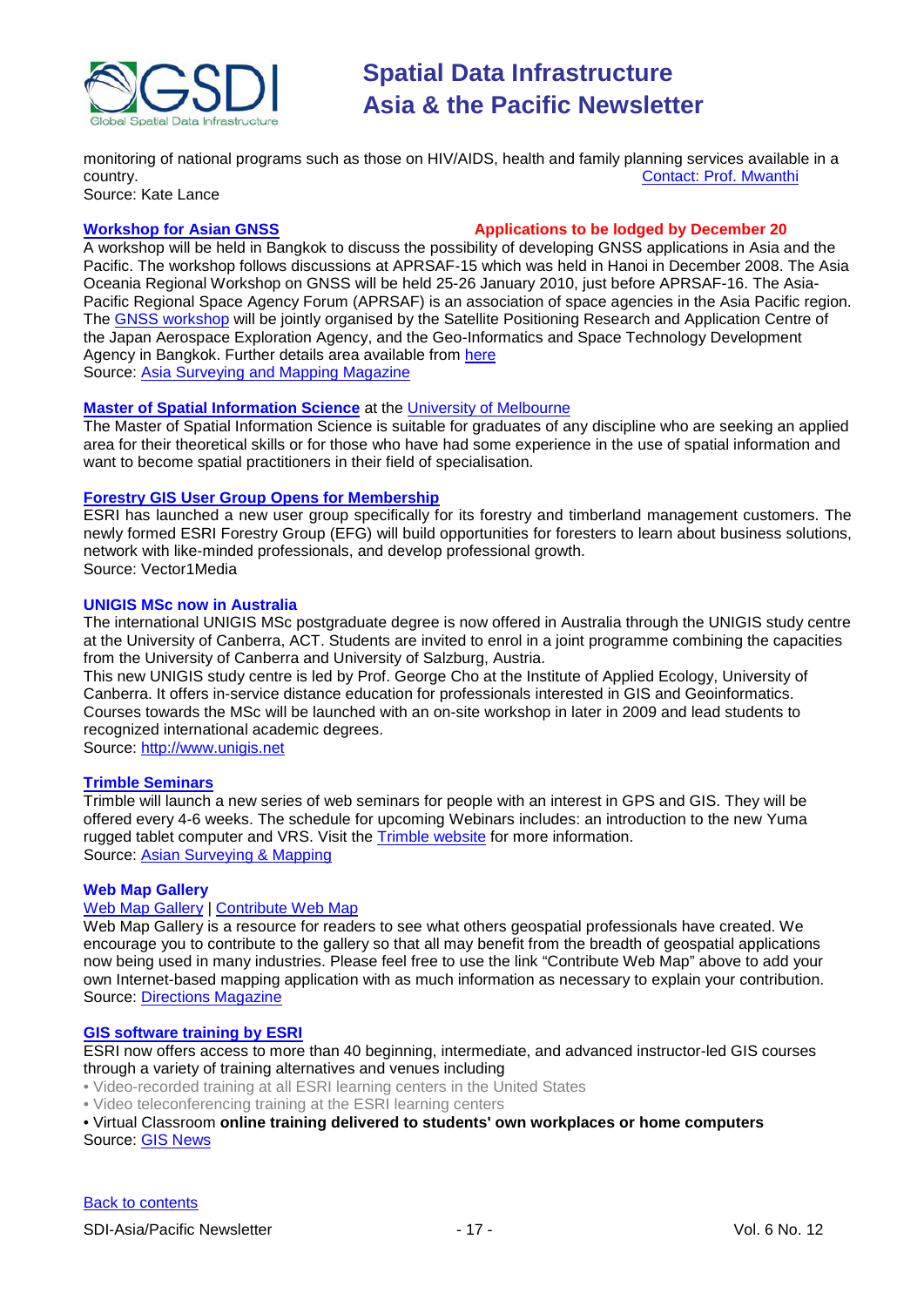

## **Funding Opportunities, Awards, Grants**

#### <span id="page-17-0"></span>**[52°North Student Innovation Prize for Geoinformatics 2010](http://52north.org/index.php?option=com_content&view=article&id=324:52n-ip-2010&catid=35:news-lnews-mila&Itemid=252)**

Once again, 52°North will have a competition for the 52°North Student Innovation Prize for Geoinformatics. The aim of this innovation prize is to encourage students to make a contribution to the development and practical realization of innovative concepts in the field of geoinformatics. The winning team has the unique opportunity to further develop its concept together with 52°North students and academic personnel. A stay at the 52°North Initiative in Muenster is intended for this. Prize money of 1,000 Euros per team member and a maximum of 3,000 Euros per team will be awarded. The prize money is to be paid upon successful completion of the entire work.

This call is open to all students of geoinformatics, computer science, business informatics, media informatics and other fields associated with geoinformatics, who have not yet completed a master's degree or diploma in geoinformatics/informatics/computer science. Students are invited to apply, as individuals or in small teams (2 -<br>3 members). PDF Flyer available [PDF Flyer available](http://52north.org/images/stories/52n/admin/docs/IP2010/52n_prize_call_for_entries_2010.pdf)

**Deadline for submission of ideas: December 15, 2009.** [Contact.](mailto:52nprize@52north.org) Source: Kate Lance

#### **[NAVTEQ Global LBS Challenge](http://developer.navteq.com/site/global/market/lbs_challenge/p_lbs_home.jsp)**

The NAVTEQ Global LBS Challenge is focused on driving the development and visibility of innovative locationbased solutions (LBS) for wireless devices. The Global LBS Challenge has become the premier event in the wireless industry and a global symbol of LBS innovation and opportunity. From business applications to sports, travel and security, integrating the accuracy and richness of NAVTEQ digital map data facilitates the discovery of the next wave of LBS using dynamic positioning technology.

Winners are chosen by a panel of distinguished judges in each of five regions. Since the launch of the NAVTEQ Global LBS Challenge, over 32% of the finalist companies have gone on to receive venture capital funding or launched commercially-distributed applications, many on major wireless carriers.

#### Registration for all regions is now open.

Europe-Middle East-Africa (EMEA) registration deadline: October 30, 2009?

Europe-Middle East-Africa (EMEA) solution submission deadline: November 20, 2009?

North American registration deadline: November 20, 2009

North American solution submission deadline: January 8, 2010

India registration deadline: December 11, 2009

India solution submission deadline: January 22, 2010

South America registration deadline: February 12, 2010

South America solution submission deadline: March 12, 2010

Asia-Pacific (APAC) registration deadline: March 5, 2010 Asia-Pacific (APAC) solution submission deadline: April 9, 2010

further information is available from [here](http://developer.navteq.com/site/global/market/lbs_challenge/p_lbs_home.jsp)

Thanks to Kate Lance & Wonkug Baek for this update on the Challenge:

## **A new competition offered by the Journal of maps**

The Journal of Maps are having a competition to develop the best Google Maps mashup. Use **[JoM GeoRSS](http://journalofmaps.com/about.php?helpfile=smartyRSS.xml)  [feed](http://journalofmaps.com/about.php?helpfile=smartyRSS.xml)** and GoogleMaps API. The contest runs from now until 11:59pm on Thursday, 31 December 2009. Entry is straightforward: just email < [googlemap@journalofmaps.com](mailto:%20googlemap@journalofmaps.com) > giving a brief description of the project and a link to the code or project home page. For the winner there is £200 payable via PayPal. Source: [GIS Lounge](http://gislounge.com/journal-of-maps-google-maps-mashup-competition/)

### **Earn a PhD in Fuxin**

Professor Xu Aigong is seeking PhD students to study under him at Liaoning Technical University in Fuxin, China. His subjects of interest include geodesy and geomatics, GNSS, GIS and intelligent transportation systems. Students may be eligible for support under the 2010 Liaoning Provincial Government Scholarship Program. Email [Prof. Xu](mailto:%22xu_ag@126.com%22) for details

#### **Karl Kraus Medal - ISPRS Announces New Award**

The "Karl Kraus Medal" is a prize to honour the authorship of excellent textbooks in the scientific fields of Photogrammetry, Remote Sensing, and Spatial Information Sciences. The prize is dedicated to the memory of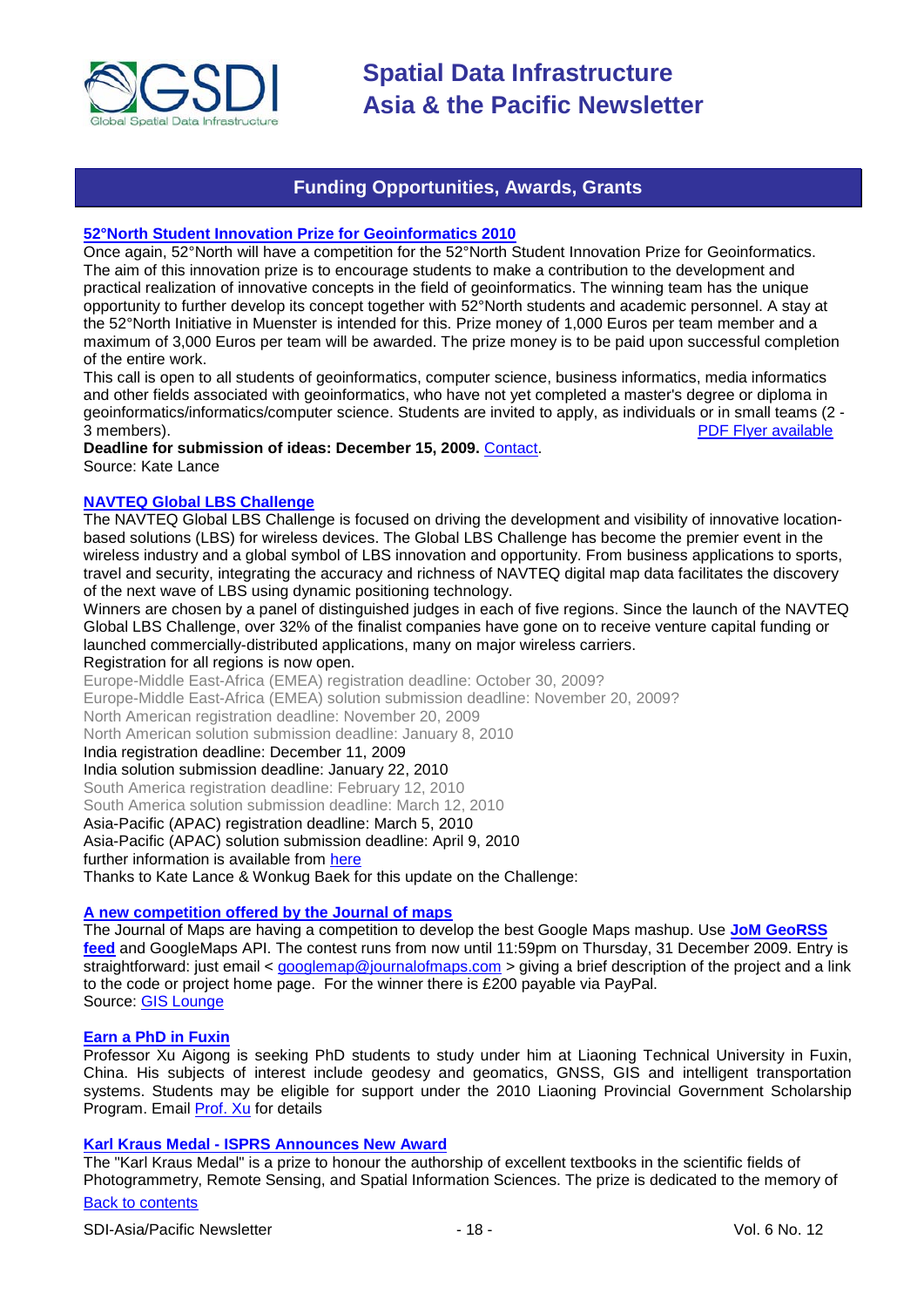

Professor Karl Kraus, a passionate teacher and author of a number of textbooks. The first award will be made at the ISPRS Centenary Celebration in Vienna on 4th July 2010. Article 1 of the Regulations states:

The "Karl Kraus Medal" is awarded to authors of excellent textbooks in the fields of Photogrammetry, Remote Sensing, and Spatial Information Sciences, written in one of the official languages of the ISPRS, and published no more than eight years prior to the commencement of the quadrennial ISPRS Congress at which it is to be presented. On each occasion a maximum of two prizes can be awarded.

The [full regulations](http://www.isprs.org/documents/awards.aspx) are available from the [ISPRS website.](http://www.isprs.org/)

Nominations from an Ordinary Member of the ISPRS, or by authors themselves, together with three copies of the nominated textbook, should reach the General Secretary of ISPRS not later than 1st January 2010 at: CHEN JUN

National Geomatics Centre of China 28, Lianhuachixi Road, Haidian, Beijing 10083

PR CHINA Tel: +86 10 6388 1906 Fax: +86 10 6388 1905 Email: [isprs@nsdi.gov.cn](mailto:isprs@nsdi.gov.cn) Email: [chenjun\\_isprs@263.net](mailto:chenjun_isprs@263.net)

The International Society for Photogrammetry and Remote Sensing is a non-governmental organization devoted to the development of international cooperation for the advancement of knowledge, research, development, education and training in the photogrammetry, remote sensing and spatial information sciences. ISPRS also promotes the application of geospatial information to contribute to the well-being of humanity and the sustainability of the environment. The Society operates without any discrimination on grounds of race, religion, nationality, or political philosophy. ISPRS has 186 members representing government, academia and industry in over 90 countries. ISPRS is a member of ICSU, The International Council for Science and of GEO, The Group on Earth Observation, and is an accredited NGO at the United Nations. For further information [see](http://www.isprs.org/) Source: [Directions Magazine](http://www.directionsmag.com/press.releases/?duty=Show&id=39338)

<span id="page-18-0"></span>[Back to contents](#page-0-0)

# **Employment Opportunities**

**Spatial Jobs Online (Australia) Because of tight application closing dates the editors provide these**  websites for employment seekers to access directly: <<http://www.spatialjobs.com.au/> > and < [http://www.GISjobs.com.au](http://www.gisjobs.com.au/) >

#### **Looking for a GIS - Geomatics Job in Canada?**

Here are some links: 1) [Geomatics Canada Job Site;](http://geomaticscanada.com/jobs.cfm) 2) [GeographyJobs.ca;](http://www.geographyjobs.ca/) 3) [GoGeomatics Canada;](http://canada.gogeomatics.net/frmHome.aspx) 4) [Geomatics Employment Center](http://gisjobs.ca/)

Source: V1 Magazine

<span id="page-18-1"></span>[Back to contents](#page-0-0)

## **Conference Proceedings**

## **[18th United Nations Regional Cartographic Conference for Asia and the Pacific](http://unstats.un.org/unsd/methods/cartog/Asia_and_Pacific/18/18th-UNRCC-AP-Docs.htm)** (Bangkok, 26-29 October 2009)

## **[Presentations from 23rd Committee on Earth Observation Satellites \(CEOS\) Plenary Meeting](http://conference.gistda.or.th/ceos2009/)**

(Phuket, Thailand, November 3-5, 2009) [Agenda and Presentations.](http://www.symbioscomms.com/ceos2009/ceos23agenda.html) Source: Kate Lance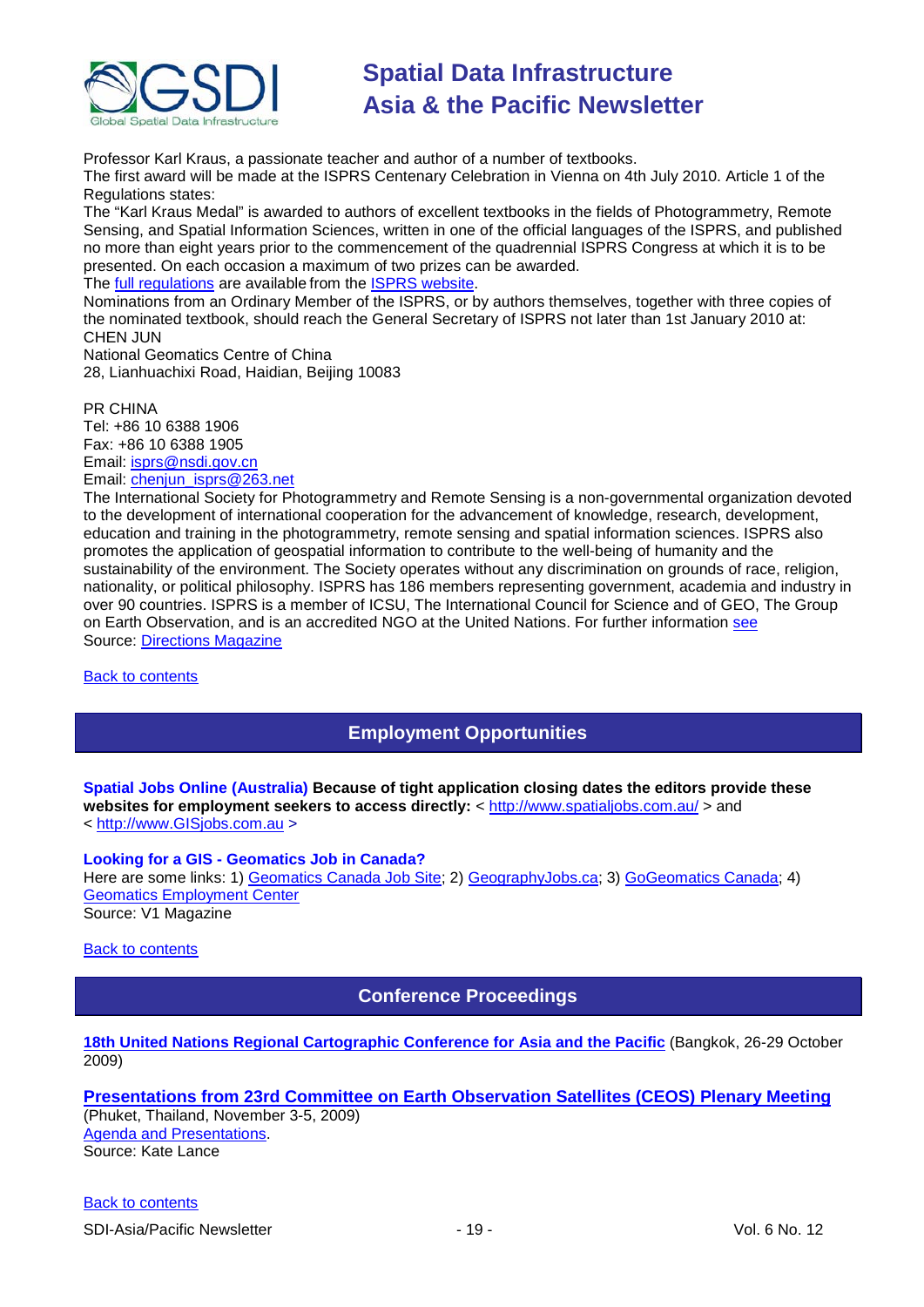

#### **[SuperMap User Conference 2009 Proceedings now available](http://www.supermap.com/events/SGC2009/index.asp)**

SuperMap has now put the conference proceedings on line.

#### **[Emerging GIS Landscapes in Central Asia](http://vector1media.com/events/event-coverage/8841-emerging-gis-landscapes-in-central-asia)**

The 3rd successful Central Asia GIS Conference was concluded by conference chairs Akylbek Chymyrov and Josef Strobl from the Austria-Central Asia Centre for GIScience < [http://www.aca-giscience.org](http://www.aca-giscience.org/) > on August 28 at the University of Construction, Transportation and Architecture in Bishkek, Kyrgyz Republic. The two-day conference program brought together speakers from Central Asian countries with their counterparts from Central Europe, with representatives from Russia, India, Iran, USA and several other countries making this a truly international event.

Participants received a copy of the conference proceedings at registration (jointly published by KSUCTA and Salzburg University's Centre for Geoinformatics), this volume and further information is available from the conference website at [www.aca-giscience.org/gisca.](http://www.aca-giscience.org/gisca)

## **Map Africa 2009 [Conference Report](http://www.gisdevelopment.net/magazine/global/2009/October/50.htm) and [Proceedings](http://mapafrica.gisdevelopment.net/2009/proceeding/index.htm) now available**

Source: Kate Lance

#### **7th FIG Regional Conference: Spatial Data Serving People (Hanoi)**

Presentations from the  $7<sup>th</sup>$  Regional FIG Conference are now available from the conference website: http://www.fig.net/pub/vietnam/

Source: **[FIG](http://www.fig.net/pub/vietnam/)**

#### **GEOINT 2009 Symposium Coverage**

The United States Geospatial Intelligence Foundation's GEOINT Symposium (Oct 19-22, San Antonio, TX) underwent a major transformation this year. Historically a conference offering a broad suite of geospatial solutions, it now emphasizes satellite imaging and specifically this year, the exploitation of full motion video (FMV). There seemed to be less of a focus on pure GIS technology, but a heavy concentration on remote sensing. Editor in Chief Joe Francica provides a recap of the technology offered by the conference exhibitors. Source and Links [Directions Magazine](http://www.directionsmedia.net/newsletters.archive/index.php?ID=1516) with a further updated [link](http://www.directionsmag.com/article.php?article_id=3319)

#### **ESRI Health GIS Conference Update**

Redlands, California — October 13, 2009 — Identifying deficiencies in health and human services delivery and achieving better outcomes using geographic information system (GIS) technology were major themes during the 2009 ESRI Health GIS Conference. An update on the outcomes of the conference is available from [here.](http://www.geoconnexion.com/geo_news_article/ESRI-Health-GIS-Conference-Update/6769) Source: [Geoconnexion](http://www.geoconnexion.com/geo_news_article/ESRI-Health-GIS-Conference-Update/6769)

#### **From the FOSS4G Conference in Sydney, Australia** (from Asian Surveying & Mapping magazine) **[In Praise of FOSS](http://www.asmmag.com/news/in-praise-of-foss)**

Paul Ramsey lit up the FOSS4G conference in Sydney this morning (21 October) with a rousing talk on the near-term future of free and open source software, especially geo-information software. His argument: there is less difference between free and proprietary software than you think.

## **[Anzlic to Endorse CC](http://www.asmmag.com/news/anzlic-to-endorse-cc)**

The peak body in the Australian and New Zealand spatial industry -- Anzlic -- is expected to endorse Creative Commons as the basis of sharing data sets. That's according to a presentation by Warwick Watkins to the FFOSS4G conference, which is being held in Sydney this week.

[Further Coverage](http://apb.directionsmag.com/archives/6687-FOSS4G-Coverage-II.html) and [even more coverage](http://www.directionsmag.com/article.php?article_id=3314) from Directions Magazine blog

<span id="page-19-0"></span>[Back to contents](#page-0-0)

## **Conferences, Events**

For upcoming events of global or major international interest, please visit the [upcoming conference list o](http://gsdi.org/events/upcnf.asp)n the GSDI website.

**[FIG 2010 Pre-Congress Program](http://www.asmmag.com/news/fig-2010-pre-congress-program)**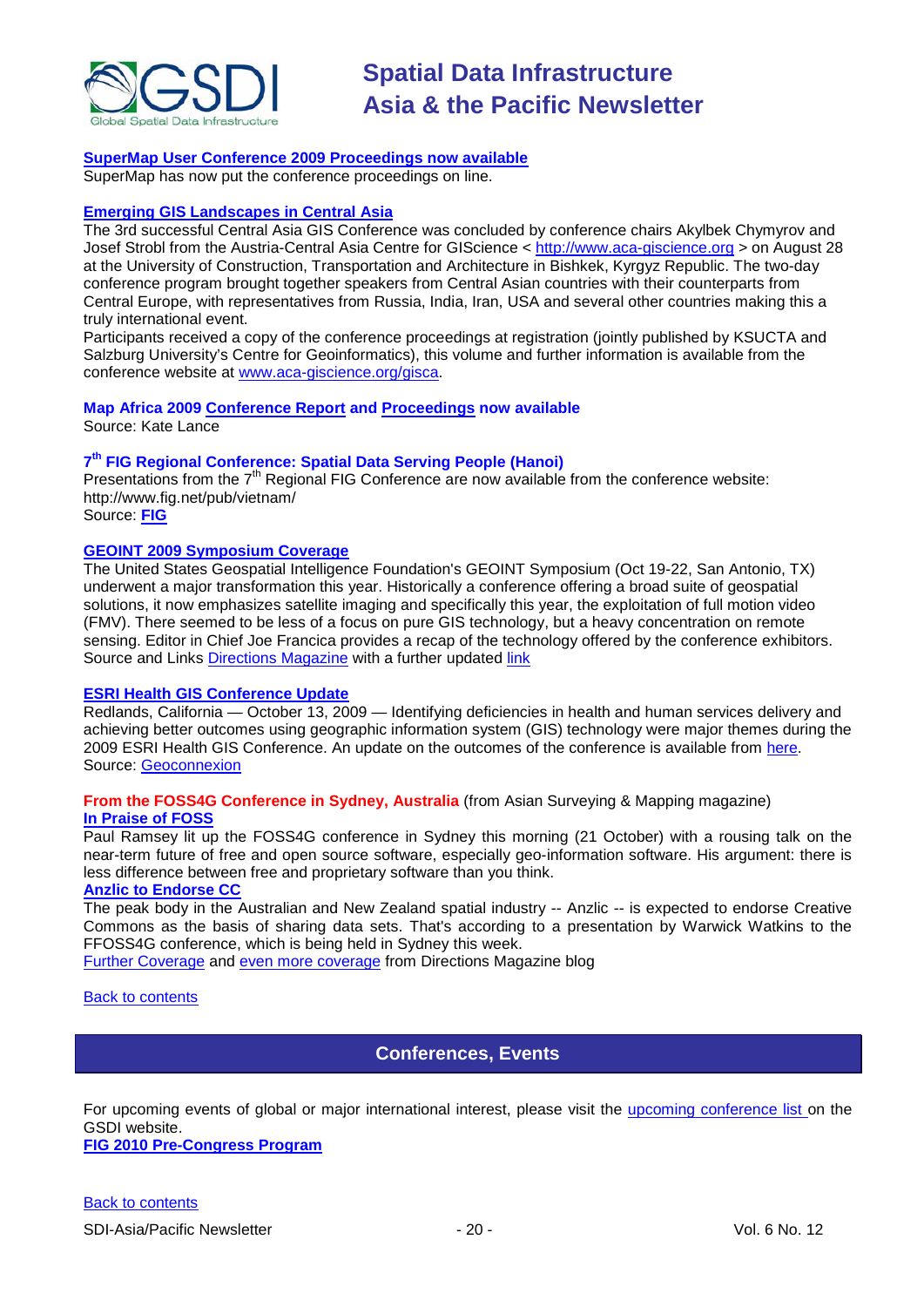

Online registration is now open for the FIG surveying congress to be held in Sydney, 11-16 April 2010. A local surveyor, John Brock, has arranged a history seminar on the two days leading up to the congress (9-10 April). Technical tours have also been organised, including a boat trip to historic Fort Denison. Source: [Asia Surveying and Mapping Magazine](http://www.asmmag.com/news/fig-2010-pre-congress-program)

### **The editors welcome news of conferences & events from the newsletter subscribers**

| <b>Date</b>                | <b>Location</b>                                                 | <b>Event</b>                                                                                                                                                                                                                                                                                                                                                                                                                                                                                                                                                                                                                                                                                  |
|----------------------------|-----------------------------------------------------------------|-----------------------------------------------------------------------------------------------------------------------------------------------------------------------------------------------------------------------------------------------------------------------------------------------------------------------------------------------------------------------------------------------------------------------------------------------------------------------------------------------------------------------------------------------------------------------------------------------------------------------------------------------------------------------------------------------|
| <b>December</b>            |                                                                 |                                                                                                                                                                                                                                                                                                                                                                                                                                                                                                                                                                                                                                                                                               |
| 2009                       |                                                                 |                                                                                                                                                                                                                                                                                                                                                                                                                                                                                                                                                                                                                                                                                               |
| $1 - 4$                    | Suva, Fiji                                                      | <b>Pacific GIS and RS User Conference</b>                                                                                                                                                                                                                                                                                                                                                                                                                                                                                                                                                                                                                                                     |
| <b>December</b>            |                                                                 | University of the South Pacific, Suva, Fiji<br>Website                                                                                                                                                                                                                                                                                                                                                                                                                                                                                                                                                                                                                                        |
| $1 - 3$<br><b>December</b> | Gold Coast,<br>Australia                                        | <b>International Global Navigation Satellite Systems Society's</b><br>(IGNSS) 2009 symposium and exhibition                                                                                                                                                                                                                                                                                                                                                                                                                                                                                                                                                                                   |
| $1 - 3$                    | Moscow, Russia                                                  | <b>Scanex 4th International Conference "Earth from Digital Space</b>                                                                                                                                                                                                                                                                                                                                                                                                                                                                                                                                                                                                                          |
| <b>December</b>            |                                                                 | - the most effective solutions"<br>Email                                                                                                                                                                                                                                                                                                                                                                                                                                                                                                                                                                                                                                                      |
| $2 - 4$                    | Feria Valencia,                                                 | The 5th Edition of the gvSIG Conference organized by the                                                                                                                                                                                                                                                                                                                                                                                                                                                                                                                                                                                                                                      |
| <b>December</b>            | Spain                                                           | Regional Ministry of Infrastructure and Transport (CIT), will be held<br>at the Feria Valencia Convention and Exhibition Center, and will<br>once again host the eclipseDay.<br>The call for papers for the Fifth Edition of the gvSIG conference is<br>now open. As of today communication proposals can be sent to the<br>email address to be evaluated by the scientific committee as to their<br>inclusion in the conference program. There are two types of<br>communication: paper or poster. Information regarding to<br>regulations on communication presentations can be found in the<br>report's section.<br>See also < http://jornadas.gvsig.org/how-to-collaborate ><br>email to. |
| 4 December                 | Copenhagen,<br>Denmark                                          | <b>Creating convincing charts, maps and diagrams on climate</b><br>change - workshop at COP15, December 4, 2009 in Copenhagen                                                                                                                                                                                                                                                                                                                                                                                                                                                                                                                                                                 |
| 7-9 December<br>$17 - 18$  | Abu Dhabi<br>National<br><b>Exhibition Centre</b><br>Ahmedabad, | <b>Global Space Technology Forum 2009</b><br>High caliber speakers, space enthusiasts and professionals are<br>invited to submit abstracts for consideration by a scientific<br>committee to be presented for oral presentation. A limited number<br>of speaking slots are available, and the submissions will be filtered<br>by the judges who will have the final say on the subject at hand.<br>Papers are required to be relevant to one of the topics nominated<br>for discussion within the conference, and in the English language.<br>To submit your paper, send the document by email.<br>ISPRS International Workshop on "Impact of Climate Change                                  |
| <b>December</b>            | India                                                           | on Agriculture"                                                                                                                                                                                                                                                                                                                                                                                                                                                                                                                                                                                                                                                                               |
| <b>January 2010</b>        |                                                                 |                                                                                                                                                                                                                                                                                                                                                                                                                                                                                                                                                                                                                                                                                               |
| January 6-8                | Redlands.<br>California                                         | The first GeoDesign Summit.<br>Geodesign brings geographic information system (GIS) technology<br>into any type of design process such as developing a community<br>project or conducting scientific research. Participants will introduce<br>the first generation of geodesign concepts, technologies, and tools,<br>drawing from the international group's experience in a variety of<br>disciplines.                                                                                                                                                                                                                                                                                       |
| 19-21 January              | Epicentre,<br>Gurgaon                                           | <b>MapIndia 2010</b><br>The organisers of Map India 2010, the 13th conference and<br>exhibition on geospatial information technology and applications in<br>India, have issued a call for abstracts for the conference. It will be<br>held 19 - 21 January 2010 at Epicentre, Gurgaon. The conference<br>theme is 'Defining a geospatial vision for India'.                                                                                                                                                                                                                                                                                                                                   |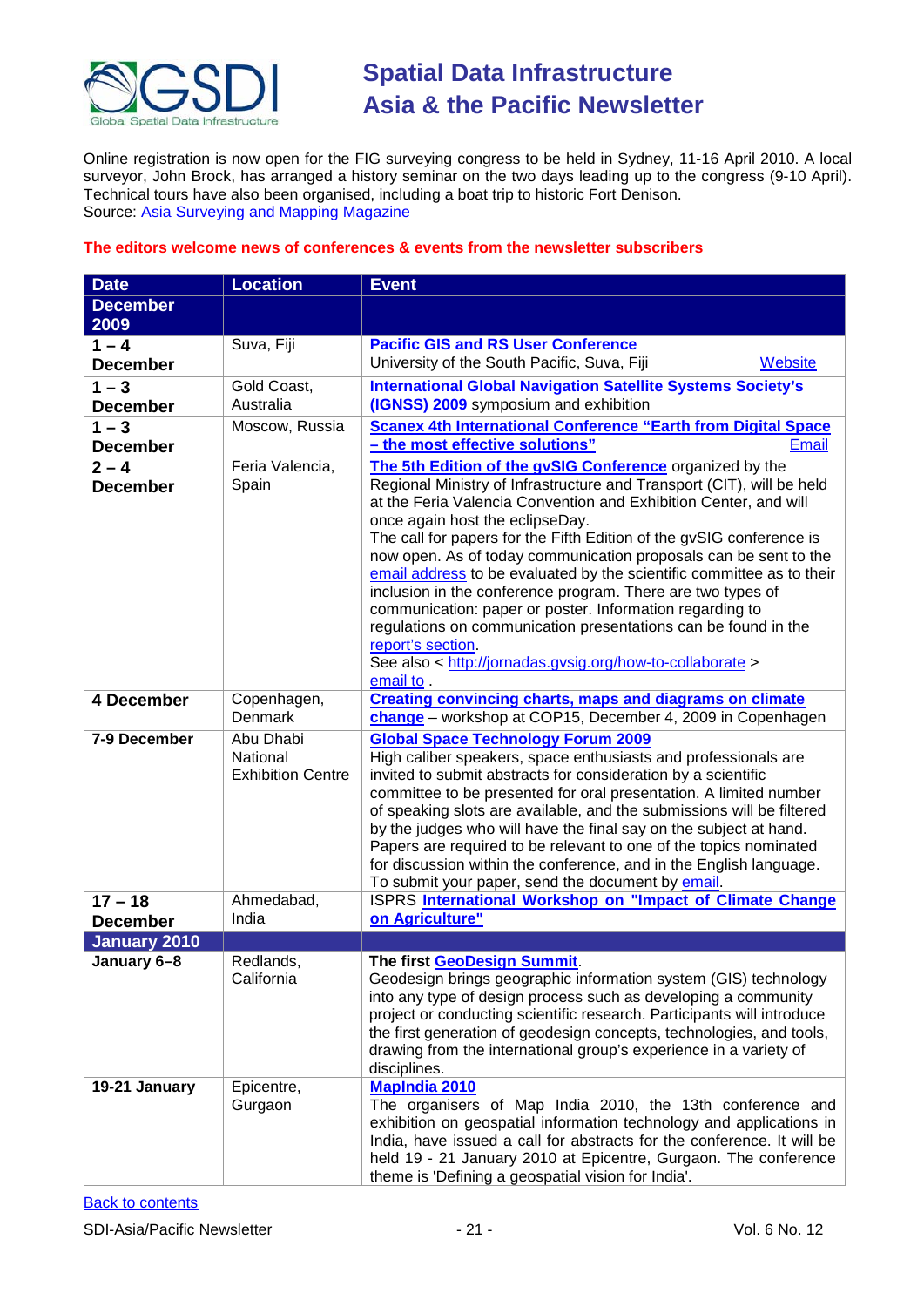

| 26-29 January        | Phuket, Thailand              | 16th Session of Asia-Pacific Regional Space Agency Forum                                                                           |
|----------------------|-------------------------------|------------------------------------------------------------------------------------------------------------------------------------|
|                      |                               | <b>APRSAF-16 (2010)</b>                                                                                                            |
|                      |                               | <b>APRSAF Secretariat</b>                                                                                                          |
|                      |                               | c/o Japan Aerospace Exploration Agency                                                                                             |
|                      |                               | 1-6-5 Marunouchi, Chiyoda-ku, Tokyo 100-8260 Japan<br><b>APRSAF-16 Leaflet (PDF 190KB)</b>                                         |
|                      |                               | Click here to subscribe/un-subscribe to APRSAF News MailEmail                                                                      |
| <b>February 2010</b> |                               |                                                                                                                                    |
| 2-4 February         | Torino, Italy                 | <b>Gi4DM 2010 Call for Papers</b>                                                                                                  |
|                      |                               | Organisers of the International Symposium on Geo-information                                                                       |
|                      |                               | for Disaster Management (Gi4DM 2010) have issued a call for                                                                        |
|                      |                               | papers related to the conference theme, 'Remote Sensing and<br>Geo-Information for Environmental Emergencies'. Invitation is also  |
|                      |                               | open for contributions covering crisis management in any phase.                                                                    |
| 15-17 February       | Kochi, India                  | <b>Societal Applications in Fisheries and Aquaculture using</b>                                                                    |
|                      |                               | <b>Remote Sensing (SAFARI) Symposium</b>                                                                                           |
|                      |                               | The SAFARI initiative (Societal Applications in Fisheries and                                                                      |
|                      |                               | Aquaculture using Remote Sensing) is organising an international                                                                   |
|                      |                               | symposium on Remote Sensing and Fisheries. The symposium will<br>address a number of themes including Operational Use of Remote    |
|                      |                               | Sensing for Fish Harvesting; Ecosystem Indicators to assess Fish                                                                   |
|                      |                               | Health, Growth and Recruitment; and Implications of Climate                                                                        |
|                      |                               | Change on Fisheries, amongst others.                                                                                               |
|                      |                               | Abstracts should be submitted electronically no later than October                                                                 |
|                      |                               | 15, 2009.                                                                                                                          |
|                      |                               | Limited funds for travel expenses will be available to assist<br>selected participants in their efforts to attend the symposium.   |
| <b>March 2010</b>    |                               |                                                                                                                                    |
| $3 - 5$ March        | Gold Coast,                   | <b>ESRI Asia Pacific User Conference and OZRI 2010</b>                                                                             |
|                      | Australia                     | The theme for the conference is GIS: extending the reach. ESRI                                                                     |
|                      |                               | Australia clients, ESRI users and distributors from around the Asia                                                                |
|                      |                               | Pacific region are invited to share their knowledge and experience<br>by submitting an abstract based on the conference theme. The |
|                      |                               | event incorporates OZRI 2010, ESRI Australia's national client                                                                     |
|                      |                               | conference.                                                                                                                        |
| 22 - 24 March        | Abu Dhabi, UAE                | <b>Map Middle East 2010</b><br>Contact                                                                                             |
| "NEW"                |                               |                                                                                                                                    |
| $23 - 26$ March      | Kyushu Sangyo                 | Fifth International Workshop on "Geographical Analysis,                                                                            |
|                      | University,<br>Fukuoka, Japan | <b>Urban Modeling, Spatial Statistics" GEOG-AN-MOD 10</b><br>in conjunction with <b>The 2010 International Conference on</b>       |
|                      |                               | <b>Computational Science and its Applications (ICCSA 2010)</b>                                                                     |
|                      |                               | <b>Important dates</b>                                                                                                             |
|                      |                               | 10 November, 2009: Deadline for full paper submission                                                                              |
|                      |                               | 7 December 2009: Notification of acceptance                                                                                        |
|                      |                               | 8 January 2010: Deadline for Camera Ready Papers                                                                                   |
|                      |                               | March 23-26, 2010: ICCSA 2010 Conference<br>For further information or questions, please send an e-mail to:                        |
|                      |                               | <b>Giuseppe Borruso</b> (University of Trieste, Italy)                                                                             |
|                      |                               | or Beniamino Murgante (University of Basilicata, Italy)                                                                            |
| <b>April 2010</b>    |                               |                                                                                                                                    |
| <b>11-16 April</b>   | Sydney,                       | <b>International Federation of Surveyors (FIG) Congress 2010</b>                                                                   |
|                      | Australia                     | Contact<br>email                                                                                                                   |
|                      |                               | The deadline for submission of abstracts is 22 September<br>2009<br><b>Alternative URL:</b>                                        |
|                      |                               |                                                                                                                                    |
|                      |                               |                                                                                                                                    |
|                      |                               | FIG 2010 Pre-Congress Program<br>Online registration is now open for the FIG surveying congress to                                 |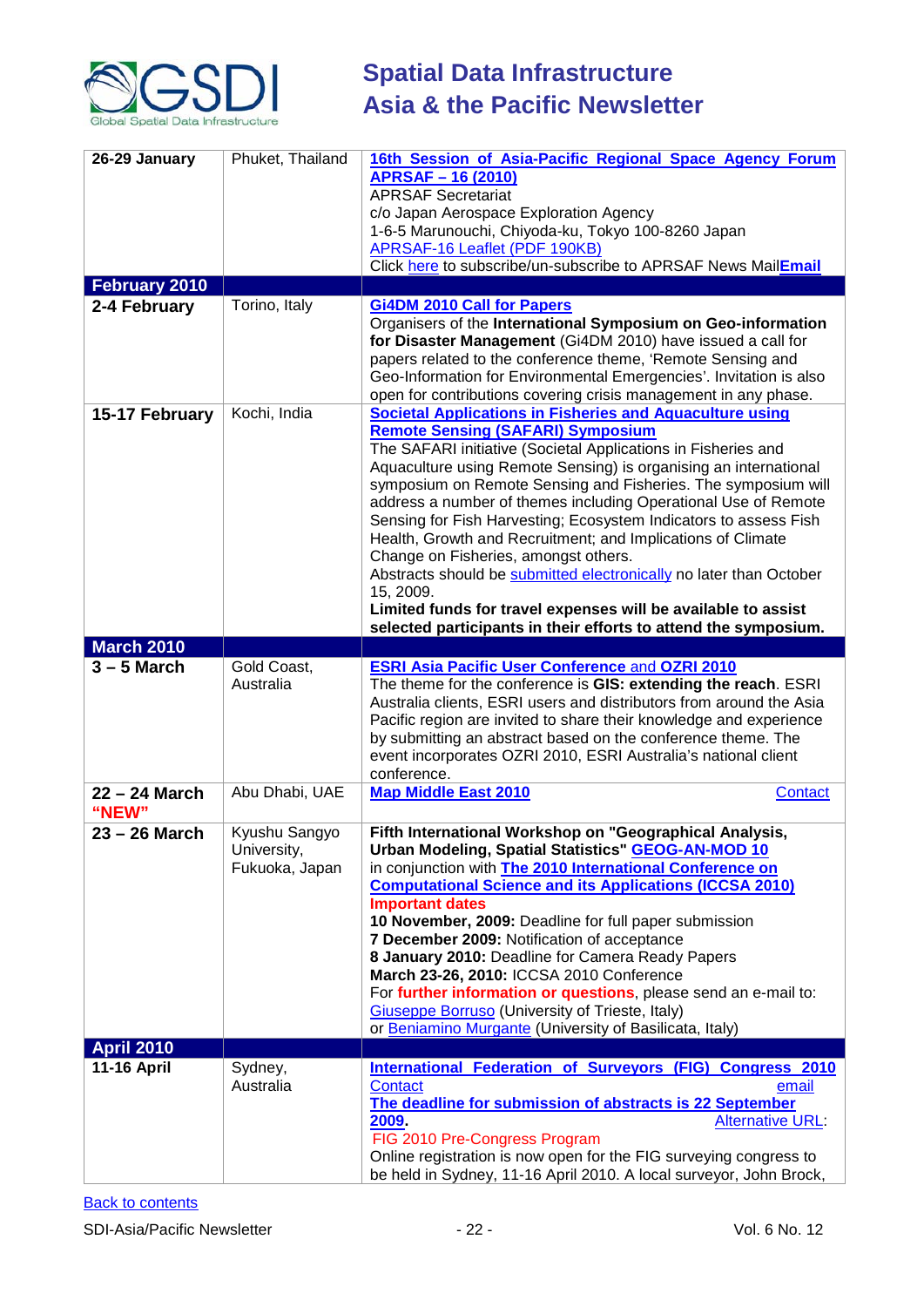

|                          |                           | has arranged a history seminar on the two days leading up to the<br>congress (9-10 April). Technical tours have also been organised,<br>including a boat trip to historic Fort Denison.                                                                                                                                                                                                                                                                                                                                                                                                                               |
|--------------------------|---------------------------|-----------------------------------------------------------------------------------------------------------------------------------------------------------------------------------------------------------------------------------------------------------------------------------------------------------------------------------------------------------------------------------------------------------------------------------------------------------------------------------------------------------------------------------------------------------------------------------------------------------------------|
| 12-13 April              | Melbourne,<br>Australia   | The International Symposium on Coastal Zones and Climate<br>Change (ISCZ) will be held 12-13 April, 2010 at Monash University<br>in Australia. The coastal zone will house 75 per cent of the world<br>population by 2025. However, coastal zones face severe socio-<br>economic and environmental problems, of which rising sea level is<br>just one. The symposium is sponsored by the Asia Pacific Network<br>for Global Change Research.<br><b>Contact - Registration queries</b><br>Email: Irene. Thavarajah@adm. monash.edu.au<br><b>Contact - Further Queries</b><br>Email: Charlotte.Fisher@sci.monash.edu.au |
| <b>14-16 April</b>       | Zahedan, Iran             | 4th International Congress of the Islamic World Geographers<br>(ICIWG2010)<br>Abstract deadline has passed.<br>This congress is a chance for scholars across Iran and the world to<br>exchange ideas and offer solutions in order to address obstacles<br>facing the Islamic world and furthermore achieve sustainable<br>development. Information Technology advances, especially in<br>Information Management as well as new technologies in<br>Geographic Sciences such as Geographic Information System<br>(GIS) and Remote Sensing (RS), are very important to the<br>geography community.<br>Contact.           |
| 25-29 April<br>"UPDATED" | Phoenix, Arizona          | <b>2010 GITA</b><br><b>Email</b>                                                                                                                                                                                                                                                                                                                                                                                                                                                                                                                                                                                      |
| <b>27-28 April</b>       | Singapore                 | <b>Spatially Enabled Government Asia - Singapore - 2010</b><br>Spatially Enabled Government Asia will focus on the strategies<br>for data management and data sharing. The conference will draw<br>on local case studies from countries across the Asian region to<br>showcase the different geospatial applications for a variety of<br>governmental purposes viz. health, urban planning, transport,<br>Defence, environment and others.                                                                                                                                                                            |
| <b>26-29 April</b>       | Sendai, Japan             | <b>PICES Symposium, an international symposium on Climate</b><br>Change Effects on Fish and Fisheries: Forecasting Impacts,<br>Assessing Ecosystem Responses, and Evaluating Management<br>Strategies.<br>Abstract submission deadline: November 30, 2009<br>Financial support application deadline: January 15, 2010                                                                                                                                                                                                                                                                                                 |
| 28-29 April              | Kuala Lumpur,<br>Malaysia | The 6th International Remote Sensing and GIS Conference and<br><b>Exhibition (MRSS 2010)</b> is being organised by the Malaysian<br>Remote Sensing Society (MRSS) and Universiti Putra Malaysia. It<br>is scheduled for 28-29 April, 2010 at PWTC in Kuala Lumpur.<br>MRSS has issued a call for papers for the conference. Abstracts<br>must be submitted by 10 January, 2010.<br>Contact E-mail (Attn: Ms Nuraini Bt Abdul Thalib)                                                                                                                                                                                  |
| Date to be<br>announced  | Taipei                    | ASIA GIS 2010 Conference further details to be announced                                                                                                                                                                                                                                                                                                                                                                                                                                                                                                                                                              |
| <b>May 2010</b>          |                           |                                                                                                                                                                                                                                                                                                                                                                                                                                                                                                                                                                                                                       |
| 26-28 May                | Hong Kong i               | The 14th International Symposium on Spatial Data Handling<br>Organisers are inviting abstracts related to the theme Theory,<br>Modelling and Concepts in Geospatial Information Science. The<br>event will explore topics such as digital cartography, data modelling<br>for social science and interoperability. The deadline for abstracts is                                                                                                                                                                                                                                                                       |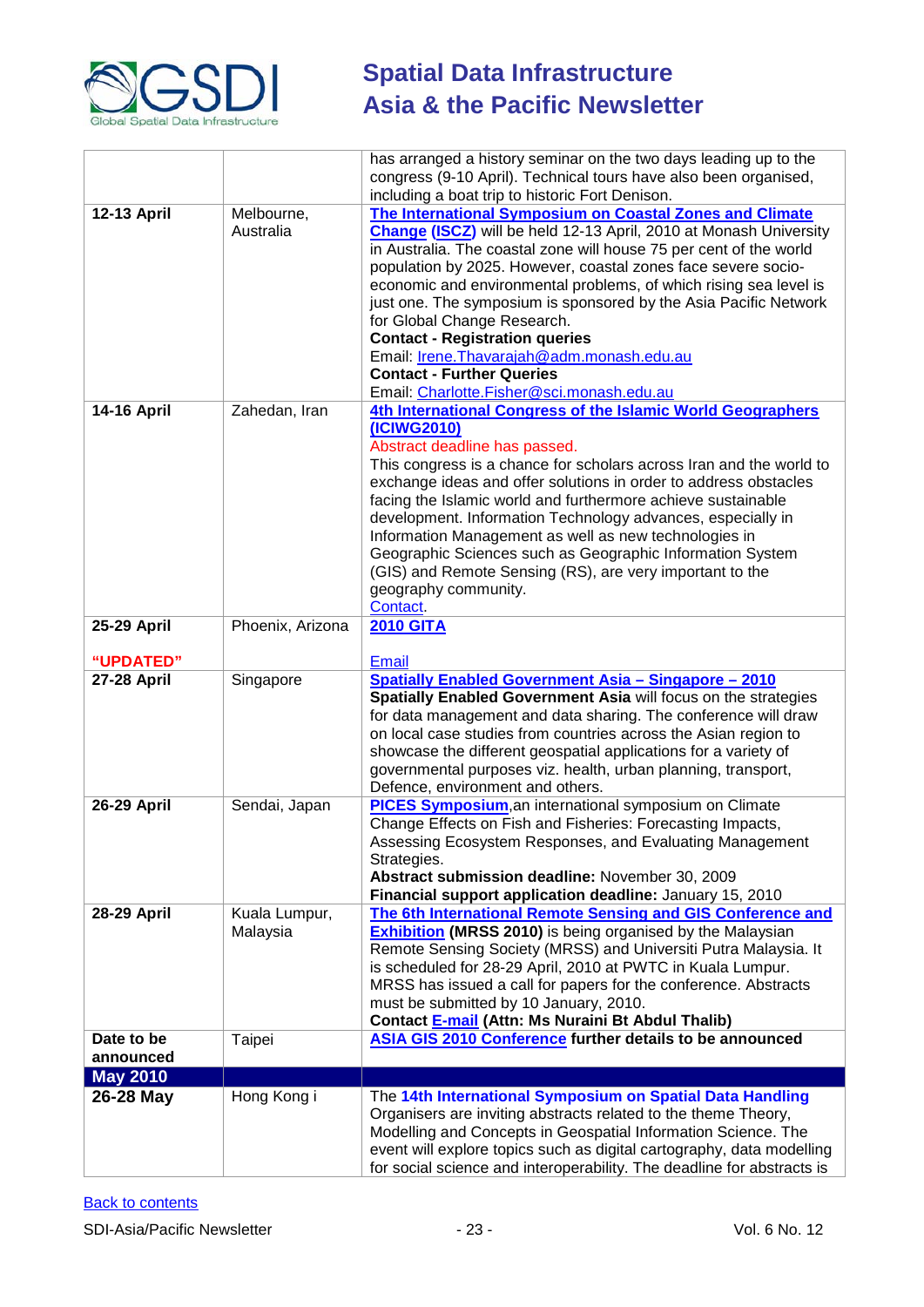

|                  |                   | 31 August. Pdf flyer available at International Symposium                                                                                |
|------------------|-------------------|------------------------------------------------------------------------------------------------------------------------------------------|
|                  |                   | Announcement                                                                                                                             |
| <b>June 2010</b> |                   |                                                                                                                                          |
| 9-11 June        | Washington, DC    | <b>The First International Conference on Computing for</b>                                                                               |
|                  | <b>USA</b>        | <b>Geospatial (Com.GEO 2010)</b>                                                                                                         |
| "New"            |                   | <b>Important Submission Deadlines</b>                                                                                                    |
|                  |                   | Full and Short Papers February 19, 2010,<br>Courses Proposal February 19, 2010                                                           |
|                  |                   | Tech Talks Abstract March 22, 2010,                                                                                                      |
|                  |                   | Invited Sessions Proposal January 25, 2009                                                                                               |
|                  |                   | Workshops Proposal January 25, 2009                                                                                                      |
| 9-11 June        | Nottingham,       | <b>The British Cartographic Society Annual Symposium 2010</b>                                                                            |
|                  | United Kingdom    | 'Talking With Maps'                                                                                                                      |
|                  |                   | The closing date for submissions is Friday 8th January 2010.                                                                             |
|                  |                   | Successful submissions will be notified by no later than Friday 22nd                                                                     |
|                  |                   | January.                                                                                                                                 |
|                  |                   | Proposed titles and abstracts of no more than 300 words should be                                                                        |
|                  |                   | submitted to:                                                                                                                            |
|                  |                   | Mr P Jones, Chair of Programme Committee, Defence Geographic<br>Centre, Hotine 141, Elmwood Avenue, Feltham, Middx, TW13 7AH.            |
| 21-24 June       | Yogyakarta,       | 9th GISDECO Conference                                                                                                                   |
|                  | Indonesia         | Theme: Applying Remote Sensing and GIS in Disaster                                                                                       |
|                  |                   | Management                                                                                                                               |
|                  |                   | Abstract deadline: 15 January 2010.                                                                                                      |
|                  |                   | The conference aims to encourage the use of geospatial                                                                                   |
|                  |                   | information in disaster and risk management as well as a basis                                                                           |
|                  |                   | for spatial planning and regional development.                                                                                           |
|                  |                   | Contact: Dr. Richard Sliuzas, ITC<br>For practical matters: Dr. Projo Danoedoro, PUSPICS Faculty of                                      |
|                  |                   |                                                                                                                                          |
|                  |                   |                                                                                                                                          |
|                  |                   | Geography, Gadjah Mada University,                                                                                                       |
| <b>July 2010</b> |                   |                                                                                                                                          |
| $5 - 7$ July     | Vienna            | 100 Years ISPRS: Call for Papers                                                                                                         |
|                  |                   | Organisers of the ISPRS Commission VII Symposium (5-7 July                                                                               |
|                  |                   | 2010, Vienna) are inviting papers relating to the theme, 100 Years<br>ISPRS - Advancing Remote Sensing Science. They are particularly    |
|                  |                   | seeking contributions that critically review major research areas in                                                                     |
|                  |                   | remote sensing. The deadline for full-paper review is 28 November                                                                        |
|                  |                   | 2009. The deadline for abstract-only review is 28 February 2010.                                                                         |
| 6-9 July         | Salzburg, Austria | <b>GI Forum 2010</b>                                                                                                                     |
|                  |                   | The organisers of the GI Forum 2010 in Austria have issued a call                                                                        |
|                  |                   | for papers for the conference, which will be held 6-9 July. The                                                                          |
|                  |                   | conference theme is spatial assessment and analysis of                                                                                   |
|                  |                   | vulnerability. Workshops will be held prior to the conference on 6                                                                       |
|                  |                   | July.<br>email<br><b>IMPORTANT DATES</b>                                                                                                 |
|                  |                   | Full papers for publication in the conference proceedings and oral                                                                       |
|                  |                   | presentation February 1, 2010                                                                                                            |
|                  |                   | Extended abstracts for discussion session February 1                                                                                     |
|                  |                   | Extended abstract for poster presentation June 7                                                                                         |
|                  |                   | Workshop presentation February 19                                                                                                        |
|                  |                   | <b>Registration deadlines</b>                                                                                                            |
|                  |                   | Early registration - until May 28, 2010                                                                                                  |
|                  |                   | Online registration - until June 25                                                                                                      |
|                  |                   | On-the-spot registration commences July 6                                                                                                |
|                  |                   | The GI Forum pass provides access to the <b>AGIT Symposium</b> and<br>AGIT Expo as well.<br>30 <sup>th</sup> Annual ESRI User Conference |